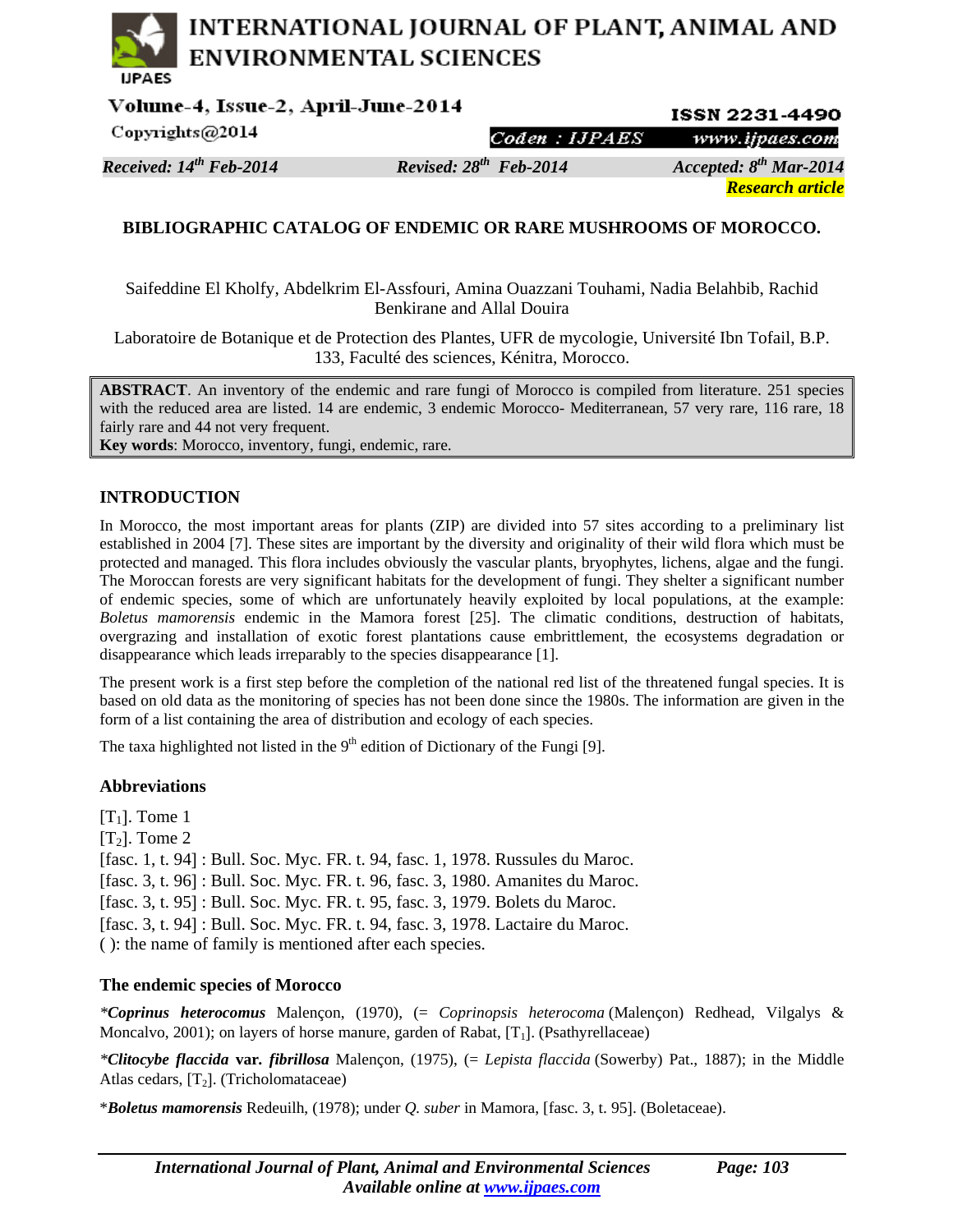\**Crepidotus microcarpus* Malençon, (1975); on dead branches of *Cytisus battandieri* in the Middle Atlas, [T2]. (Inocybaceae)

*\*Exobasidium hesperidum* Maire, (1917), (= *Muribasidiospora hesperidum* (Maire) Kamat & Rajendren, 1968); on *Rhus oxyacanthus*, *R. pentaphylla*, Great Atlas, [Maire & Werner]. (Exobasidiaceae)

*\*Helvella maroccana* Har. & Pat., (1904); surroundings of Tangier, [Maire & Werner]. (Helvellaceae)

\**Marasmius scorodonius* **var.** *virgultorum* Malençon & Bertault, (1975), (= *Mycetinis scorodonius* (Fr.) A.W. Wilson & Desjardin, 2005); on twigs: *Rubus, Viburnum, Erica* at Tanger, [T<sub>2</sub>]. (Omphalotaceae)

\**Mycena epipterygia* **var.** *atroviscosa* Malençon, (1989), (= *Mycena epipterygia* (Scop.) Gray, 1821); only in mountain: Middle Atlas and Rif,  $[T_2]$ . (Mycenaceae)

\**Panellus melleo-ochraceus* Malençon, (1975); on fallen branches of *Q. faginea* of Middle Atlas, [T2]. (Mycenaceae)

\**Pleurotus dryinus* **var.** *luteosaturatus* Malençon, (1975), (= *Pleurotus luteosaturatus* (Malençon & Bertault) P.- A. Moreau, 2009); on cedar's stem, Middle Atlas [T2]. (Pleurotaceae)

\**Ramaria cedretorum* **var.** *maroccana* Werner; under the Cedars of Middle Atlas, [Maire & Werner]. (Gomphaceae)

\**Resupinatus physaroides* Malençon, (1975); on living trunks of *Juniperus oxycedrus*, Middle Atlas, [T2]. (Tricholomataceae)

*\*Russula alutacea* **var.** *brunneola* Bertault, (1978), (= *Russula alutacea* (Fr.) Fr., 1838); under *Pinus pinea*, near Tanger, [fasc. 1, t. 94]. (Russulaceae)

*\*Tricholoma saponaceum* **f.** *carneifolium* Bertault, (1978); under *Eucalyptus globulus* at Tanger, [T2]. (Tricholomataceae)

#### **Endemic species Morocco- Mediterranean**

\**Amanita eliae* **f.** *griseovelata* Bertault, (1965), (= *Amanita eliae* Quél, 1872); at Tanger. Homotype: *Amanita eliae* var. *griseovelata* (Bertault) Migliozzi. & Camboni (2000), France. (Amanitaceae)

\***C***litocybe amoenolens* Malençon, (1975), (= *Paralepistopsis amoenolens* (Malençon) Vizzini, 2012); in pure or mixed cedar forests of *Q. ilex* and *Ilex aquifolium* of Middle Atlas, [T2], France and Italie, Neville & Poumarat, (1998). (Tricholomataceae)

*\*Russula seperina* **var.** *luteovirens* Bertault & Malençon, (1978), (= *Russula amoena* Quél, 1881); under *Q. suber* and *Q. ilex* in the Middle Atlas and Tanger, [fasc. 1, t. 94], and Spain. A. Estexe-Raxentòs (2005). (Russulaceae)

#### **The very rare species**

\**Amanita curtipes* E.-J. Gilbert, (1941); under *Q. Suber*, but very common in some years, from Tanger to Rabat, [fasc.3, t. 96]. (Amanitaceae)

\**Amanita inaurata* Secr. ex Gillet, (1874); in Plain (Tangérois), between Tanger and Asilah, [T1]. (Amanitaceae)

\**Amanita lividopallescens* (Secr. ex Boud.) Kühner & Romagn., (1953); in the Rif under *Abies pinsapo* mixed of *Q. faginea* and Middle Atlas,  $[T_1]$ . (Amanitaceae)

\**Bolbitius reticulatus* (Pers.) Ricken, (1915); on *Q. faginea*' rotting wood of Moyen Atlas, [T1]. (Bolbitiaceae)

\**Boletus fechtneri* Velen, (1922); rare, under *Q. suber* of Tanger, [fasc. 3, t. 95]. (Boletaceae)

\**Boletus satanas* Rostk, (1838), Lenz, (1831); under *Q. faginea* near Tanger and Middle Atlas, [fasc. 3, t. 95]. (Boletaceae)

*\*Boletus fragrans* Vittad, (1835); under *Q. suber* in the Mamora and Tanger, [fasc. 3, t. 95]. (Boletaceae)

\**Campanella conchata* (Velen.) Romagn, (1981), (= *Arrhenia retiruga* (Bull.) Redhead, 1984); on culms of a permanent grass, Tanger,  $[T_2]$ . (Tricholomataceae)

\**Cantharellus lutescens* **var.** *bisporus* Bertault, (1975), (= *Craterellus lutescens* (Fr.) Fr., 1838); under *Pinus pinea* in Tanger,  $[T_2]$ . (Cantharellaceae).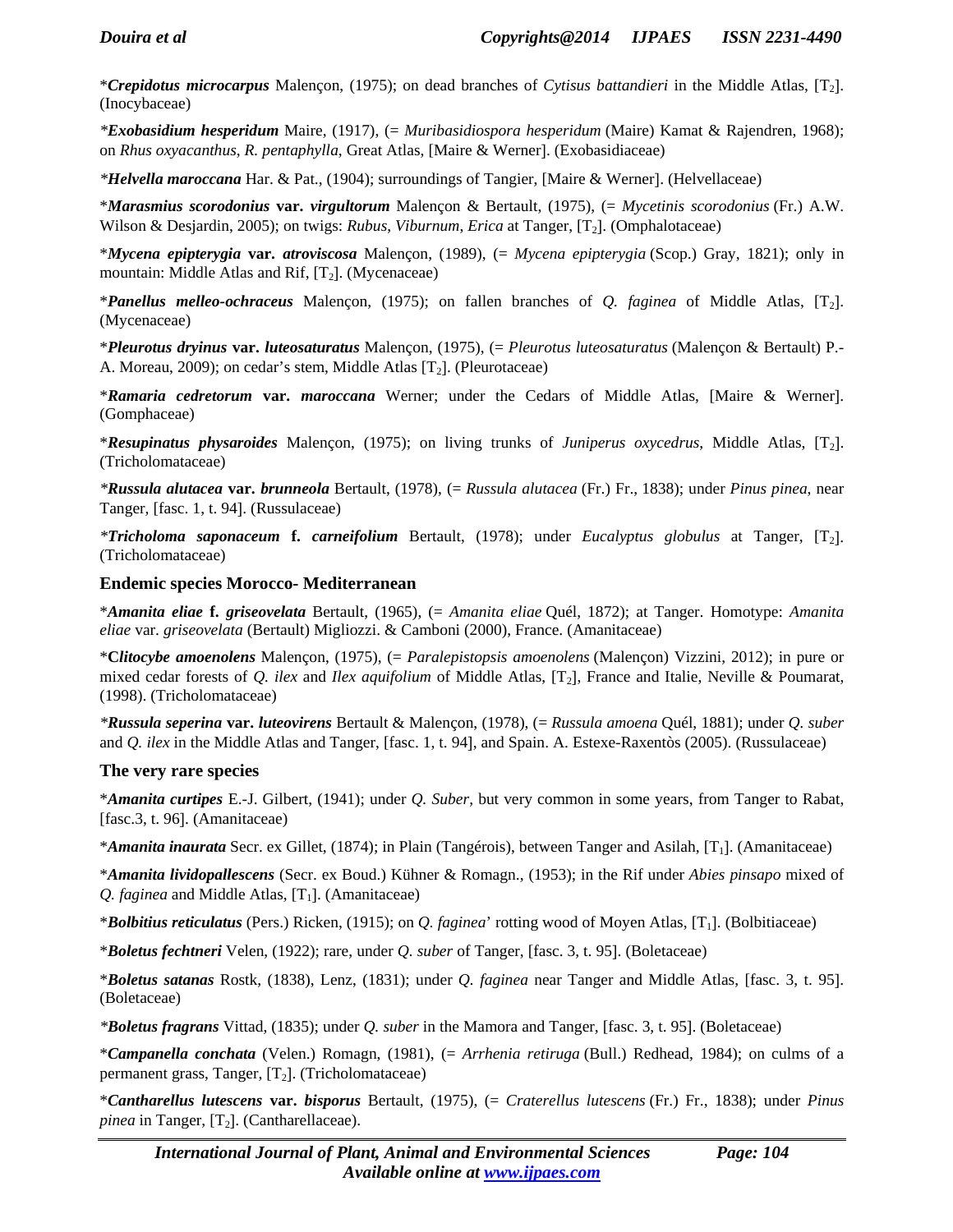\**Cantharellus sinuosus* Saut, (1841), Fr. (1821), (= *Pseudocraterellus undulatus* (Pers.) Rauschert, 1987); near Tanger under *Eucalyptus* and *Quercus* & near Larache under *Q. suber*, [T2]. (Cantharellaceae)

\**Clitocybula lenta* (Maire) Malençon & Bertault, (1975), (= *Leucoinocybe lenta* (Maire) Singer, 1943); quite common in the coastal Meseta on *Q. suber*, much rarer in the north, [T2] (Tricholomataceae)

\**Clitopilus caelatus* (Fr.) Vila & Contu, (2009), (Fr.) Kühner & Romagn. (1953), (= *Rhodocybe caelata* (Fr.) Maire, 1926); in a maquis at burned Cistes in the Rif,  $[T_2]$ . (Entolomataceae)

\**Clitopilus mundulus* (Lasch) P. Kumm. (1871), (= *Rhodocybe popinalis* (Fr.) Singer, 1951); in clear coppice at *Q. suber*, in the Rif,  $[T_2]$ . (Entolomataceae)

\**Collybia fusipes* (Bull.) Quél., (1872), (= *Gymnopus fusipes* (Bull.) Gray, 1821); limited to Rif on strains of *Q. pyrenaica*,  $[T_2]$ . (Omphalotaceae)

*\*Collybia tuberosa* (Bull.) P. Kumm., (1871), signaled only in the Middle Atlas, [T2]. (Tricholomataceae)

\**Coprinus di***sseminatus** (Pers.) Gray, (1821); on *Q. suber* near Tanger, in the Rif, on *Salix* sp. in the Middle Atlas, and *Q. ilex* in the Haut Atlas, [T<sub>1</sub>]. (Psathyrellaceae)

\**Cortinarius prasinus* (Schaeff.) Fr., (1838); Cedars of Middle Atlas, [T1]. (Cortinariaceae)

\**Cortinarius scaurus* (Fr.) Fr., (1838); under *Q. ilex* in the Middle Atlas, [T1]. (Cortinariaceae)

*\*Cortinarius alboviolaceus* (Pers.) Fr., (1838); under *Q. ilex*, in the Middle Atlas, [T1]. (Cortinariaceae)

\**Cortinarius argentatus* (Pers.) Fr., (1838), sensu Kauffmann, (= *Cortinarius argenteopileatus* Nezdojm, 1983); in mixed forest of *Q. ilex* and *Cedrus* of Middle Atlas, [T<sub>1</sub>]. (Cortinariaceae)

\**Cortinarius anomalus* (Fr.) Fr., (1838); in coastal forests, under *Q. suber* of Mamora, [T1]. (Cortinariaceae)

\**Cortinarius candelaris* Fr., (1838), sensu auct. mult, (= *Cortinarius rigens* (Pers.) Fr., 1838); under hardwoods of Middle Atlas, Tanger and the Rif,  $[T_1]$ . (Cortinariaceae)

\**Cortinarius semisanguineus* (Fr.) Gillet, (1876); under the *Eucalyptus* & the *Quercus*, near Tanger, [T1]. (Cortinariaceae)

*\*Dryophila albocrenulata* Peck, (1873); on a dead trunk of *Abies pinsapo*, Rif, [T1]. (Strophariaceae)

*\*Dryophila aurivella* (Batsch) Quél., (1886), (= *Pholiota aurivella* (Batsch) P. Kumm., 1871); on living trunk of *Abies pinsapo*, Rif, [T<sub>1</sub>]. (Strophariaceae)

*\*Drosophila velutina* (Pers.) Kühner & Romagn, (1953), (= *Lacrymaria lacrymabunda* (Bull.) Pat., 1887), under *Q. faginea* accompanied with *Acer monspessulanum* and *Ilex aquifolius* of Middle Atlas, [T1]. (Strophariaceae)

\**Gyroporus cyanescens* (Bull.) Quél, (1886); under *Q. suber* at Tanger, [fasc. 3, t. 95]. (Gyroporaceae)

\**Gymnopilus suberis* (Maire) Singer, (1951); on *Q. suber*' trunks of Mamora, Tanger and the Rif, [T1]. (Strophariaceae)

\**Hygrophorus var. insipidus* (J.E. Lange) S. Lundell, (1923); under *Cedrus* of Middle Atlas, [T2]. (Hygrophoraceae)

\**Inocybe pyriodora* **f.** *incarnata* (Bres.) Nespiak, (1990), (= *Inocybe incarnata* Bres., 1884); under *Q. suber* near Tanger, under *Q. ilex* of Middle Atlas, [T<sub>1</sub>]. (Inocybaceae)

\**Inocybe pyriodora* **var.** *scabra* Kühner, (1953), (= *Inocybe erinaceomorpha* Stangl & J. Veselský, 1979); a harvest in Mamora forest, towards El-Manzeh,  $[T_1]$ . (Inocybaceae)

*\*Laccaria proxima* **var.** *bicolor* (Maire) Kühner & Romagn, (1953), (= *Laccaria bicolor* (Maire) P.D. Orton, 1960); among Cistes, strictly limited at around of Tanger,  $[T_2]$ . (Hydnangiaceae)

*\*Lactarius camphoratus* (Bull.) Fr., (1838); at Tanger and Middle Atlas, [fasc. 3, t. 94]. (Russulaceae)

\**Lepista glaucocana* (Bres.) Singer, (1951); scrub and woodland of hardwoods and conifers, Gharb, Tanger and Middle Atlas,  $[T_2]$ . (Tricholomataceae)

\**Lepista saeva* (Fr.) P.D. Orton, (1960), (= *Lepista personata* (Fr.) Cooke, 1871); in the forest of Middle Atlas (Azrou),  $[T_2]$ . (Tricholomataceae).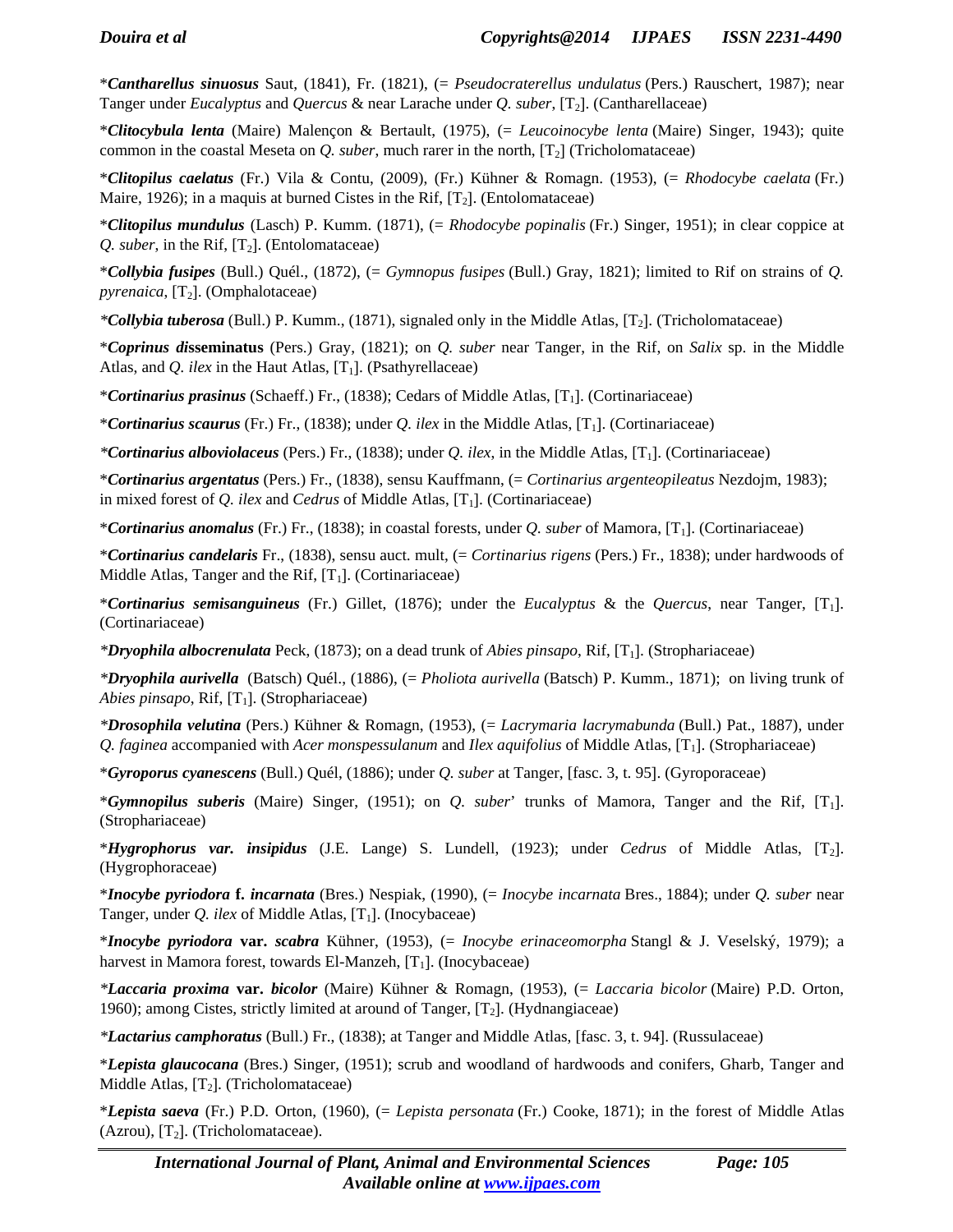\**Lentinus tigrinus* (Bull.) Fr., (1825); on *Populus euamericana* var. *robuta*, Rabat, [T2]. (Polyporaceae)

\**Lentinellus vulpinus* (Sowerby) Kühner & Maire (1934); on the surface of sawing a Log band decaying of *Abies pinsapo*, in the Rif,  $[T_2]$ . (Auriscalpiaceae)

\**Lepiota echinella* Quél. & G.E. Bernard, (1888); Tanger, approx of Rabat under *Q. Suber*, Middle Atlas under *Q*.  $ilex$ , [T<sub>1</sub>]. (Agaricaceae)

\**Marasmius candidus* Fr., (1838), sensu Lange, (= *Marasmiellus vaillantii* (Pers.) Singer, 1973); on hanging twigs of *Phillyrea angustifolia*, *Acacia lollissima*, *Pistacia lentiscus*, Tanger, [T2]. (Marasmiaceae)

\**Marasmius globularis* (Weinm.) Fr., (1872), (= *Marasmius wynneae* Berk. & Broome, 1859); rare in mountains, in the Middle Atlas, under the Cedars and *Q*. *ilex*, but commun somewhere else, [T2]. (Marasmiaceae)

*\*Mycena adonis* (Bull.) Gray, (1821), (= *Atheniella adonis* (Bull.) Redhead, Moncalvo, Vilgalys, Desjardin & B.A. Perry, 2012); among needles and rotting twigs in the cedar forests of Ras El Ma in the Middle Atlas, [T<sub>2</sub>]. (Mycenaceae)

*\*Mycena flos-nivium* Kühner, (1952); on decomposed trunk of cedar in the Middle Atlas, [T2]. (Mycenaceae)

*\*Mycena margaritifera* Maire, (1938); on living *Juniperus phoenicea*' trunk of Es-Saouira, [T2]. (Mycenaceae)

\**Mycena niveipes* (Murrill) Murrill, (1916); on *Olea* and *Q. suber* at Tanger, on *Q. suber* in the Rif, on *Q. faginea* and  $Q$ . *ilex* of Middle Atlas,  $[T_2]$ . (Mycenaceae)

\**Mycena pelianthina* (Fr.) Quél, (1872); under *Q. pyrenaica* in the Rif, under *Q. suber* in the Tazekka, under *Q. ilex* in the Middle Atlas,  $[T_2]$ . (Mycenaceae)

*\*Omphalina obscurata* D.A. Reid, (1958), Kühner ex M. Lange, (1955); on the talus near Tanger, in a stand at *Q. pyrenaica* in the Rif,  $[T_2]$ . (Tricholomataceae)

*\*Pleurotus ostreatus* **f.** *cornucopiae* (Paulet) Quél, (1886), (= *Pleurotus cornucopiae* (Paulet) Rolland, 1910); on *Populus* sp. output N 9. of the city of Kenitra,  $[T_2]$ . (Pleurotaceae)

*\*Psalliota benesii* Pilát (1925), (= *Agaricus benesii* (Pilát) Pilát, 1951); in a wood of *Q. suber*, under *Acacia cyanophylla*, Tanger, [T<sub>1</sub>]. (Agaricaceae)

\**Rhodophyllus cancrinus* (Quél.) Quél. 1886, (= *Entoloma neglectum* (Lasch) Arnolds, 1982); on land of a bushy slope of Middle Atlas,  $[T_1]$ . (Entolomataceae)

\**Rhodophyllus rugosus* (Malençon) Romagnési.; lawns in Middle Atlas, [T1]. (Entolomataceae)

\**Rhodopaxillus panaeolus* (Fr.) Maire, (1913), (= *Lepista panaeolus* (Fr.) P. Karst., 1879); forest of Mamora, [Maire & Werner]. (Tricholomataceae)

\**Russula fallax* (Schaeff.) Fr., (1874), (= *Russula fragilis* Fr., 1838); under *Q. suber* near Larache, [fasc. 1. t. 94]. (Russulaceae)

\**Russula seperina* Dupain, (1913); under *Acer monspessulanum* and *Q. ilex* in the Middle Atlas, [fasc. 1. t. 94]. (Russulaceae)

\***Russula virescens** (Schaeff.) Fr., (1836); rarer in coastal Meseta (Mamora) and in the Rif, but commun under the *Eucalyptus*, *Pinus* and *Quercus* near Tanger, [fasc. 1. t. 94]. (Russulaceae)

\**Russula versicolor* **var.** *intensior* (Cooke) Romagn, (1953), (= *Russula puellaris* Fr., 1838); under *Q. suber* in the Rif, [fasc. 1. t. 94]. (Russulaceae)

\**Russula werneri* Maire, (1937); among the asphodel and *Cistus* near Tanger, Mamora, [fasc. 1. t. 94]. (Russulaceae)

#### **The rare species**

\**Agrocybe dura* (Bolton) Singer, (1936), sensu NCL (1960), auct. mult, (= *Agrocybe molesta* (Lasch) Singer, 1978); lawns, pastures, gardens and crops; Rabat, Azrou and plain of Souss, [T1]. (Strophariaceae)

\**Amanita aspera* **f.** *lactella* (E.-J. Gilbert) A.G. Parrot, (1960), (= *Amanita franchetii* (Boud.) Fayod, 1889); under *Q. Suber* near Larache, [fasc. 3. t. 96]. (Amanitaceae).

\**Amanita eliae* Quél. (1872); near Tanger, under *Pinus pinea*, [T1]. (Amanitaceae).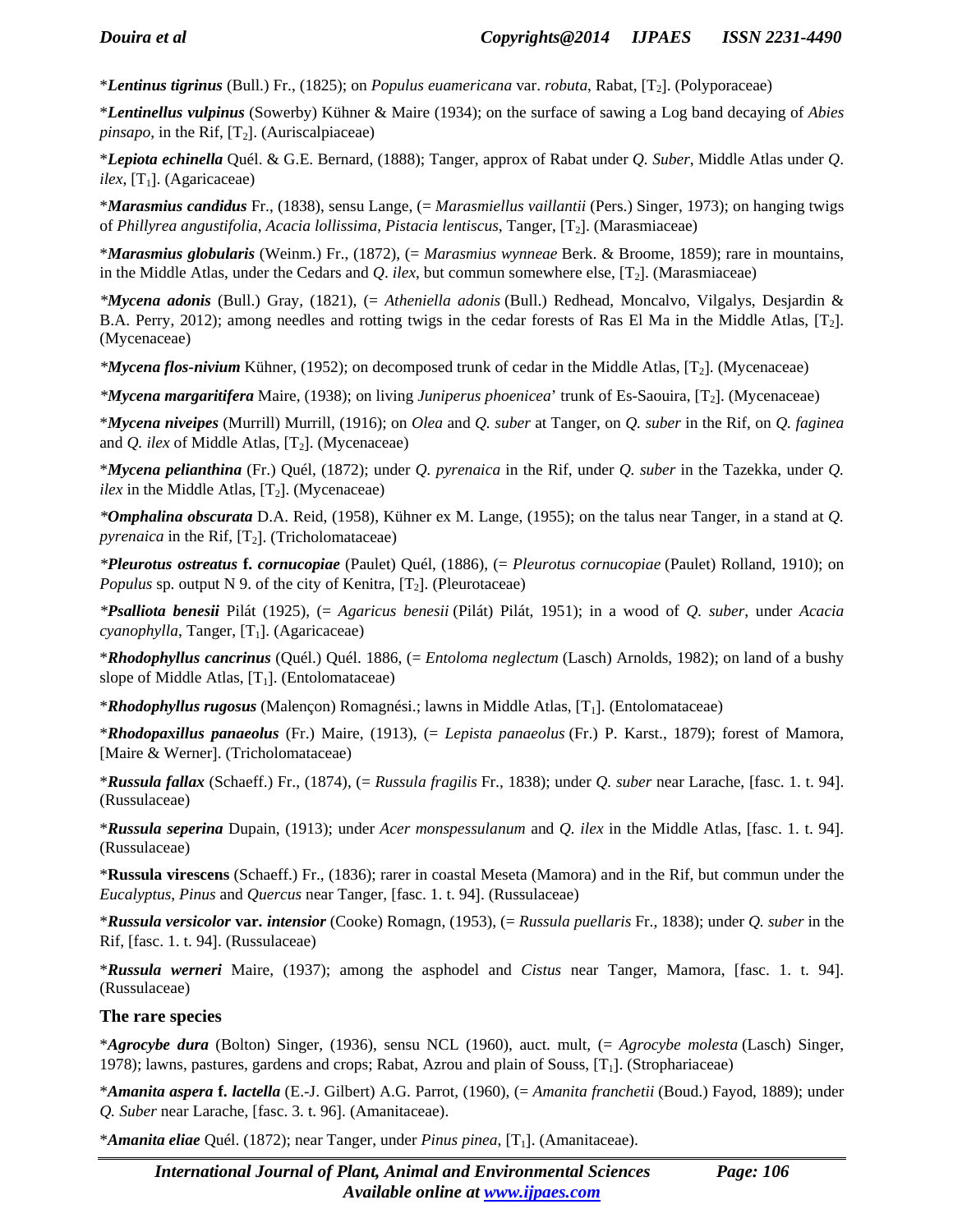\**Amanita muscaria* (L.) Lam., (1783); under *Pinus* of Rabat, [Maire & Werner]. (Amanitaceae)

\**Amanita gemmata* (Fr.) Bertill, (1866); in the Rif (Ktama), under *Cedrus* and *Pinus*, rare in the Middle Atlas, but frequent from Tanger to Larache, under *Acacia*, *Eucalyptus* and *Pinus*, [T1]. (Amanitaceae)

\**Amanita ovoidea* (Bull.) Link, (1833); under *Pinus pinea* in Tanger and under *Pinus halepensis* in the Rif [T1]. (Amanitaceae)

\**Amanita ponderosa* Malençon & R. Heim, (1944); less frequent near Larache, rare at latitude of Rabat, in the cork forests and plantations (*Eucalyptus*, *Pinus*), [T1]. (Amanitaceae)

\**Amanita spreta* (Peck) Sacc., (1887); under *Q. suber* of Tanger, [T1]. (Amanitaceae)

\**Amanita submembranacea* (Bon) Gröger, (1979); near the plantations of *Pinus pinea* in Tangier, [fasc. 3. t. 96]. (Amanitaceae)

*\*Amanita umbrinolutea* (Secr. Ex Gillet) Bataille, (1910), (= *Amanita battarrae* (Boud.) Bon, 1985); in the Rif, High Atlas under  $Q$ . *suber*, [T<sub>1</sub>]. (Amanitaceae)

*\*Amanita vittadinii* (Moretti) Vittad, (1826); near Rabat and in the plain of Gharb, but more common in Tangiers, Middle Atlas  $[T_1]$ . (Amanitaceae)

*\*Bolbitius vitellinus* **var.** *typicus*; in the prairie grass of *Q. ilex*' woods, High Atlas, on rotting straw in Tanger,  $[T_1]$ . (Bolbitiaceae)

*\*Bolbitius fragilis* (L.) Fr., (1838), (= *Bolbitius titubans* (Bull.) Fr., 1838); under *Q. ilex* in forest of Middle Atlas, and on rotting debris of *Carex hispide* in Tanger,  $[T_2]$ . (Bolbitiaceae)

\**Boletus radicans* Pers., (1801), Rostk, (1838), Gillet, (1878), sensu Rea, (1922), auct, (= *Boletus pulverulentus* Opat, 1836); under *Q. suber* of Tanger, [fasc. 3. t. 95]. (Boletaceae)

*\*Boletus satanas* **var.** *corsicum* ; under *Q. faginea* in Tanger and in the Rif, [fasc. 3. t. 96]. (Bolbitiaceae)

\**Cantharellus cornucopioides* (L.) Fr., (1821), (= *Craterellus cornucopioides* (L.) Pers., 1825); in coastal forests and low mountains in the sets of Morocco (Mamora, Larache, Rif), but abundant near Tanger,  $[T_2]$ . (Cantharellaceae)

\**Cantharellus lutescens* Fr. (1821), (= *Craterellus lutescens* (Fr.) Fr., 1838); near Tanger, sous *Pinus insignis* and *P. pinea*, [T<sub>2</sub>]. (Cantharellaceae)

\**Clitocybe vermicularis* (Fr.) Quél., (1872); in the cedar forests of the Middle Atlas, under *Pinus pinea* near Tanger,  $[T_2]$ . (Tricholomataceae)

\**Clitocybe alexandri* (Gillet) Gillet, (1884), under *Q. faginea*, *Q. ilex* and *Cedrus* in the MiddleAtlas, [T2]. (Tricholomataceae)

\**Clitocybe ericetorum* (Pers.) Fr., (1872), (= *Lichenomphalia umbellifera* (L.) Redhead, Lutzoni, Moncalvo & Vilgalys, 2002); pastures of the Middle Atlas, grassy glade near Tanger, [T2]. (Tricholomataceae)

\**Clitocybe lituus* (Fr.) Métrod, (1946); in the maquis at Cysts in the Rif, Myrtle and Arbutus slightly wooded of *Q. suber* in Tanger, under *Pinus pinea* and under  $Q$ . ilex,  $[T_2]$ . (Tricholomataceae)

\**Clitopilus popinalis* (Fr.) P. Kumm., (1871), (= *Rhodocybe popinalis* (Fr.) Singer, 1951); in the Middle Atlas nearby Cedars,  $[T_2]$ . (Entolomaceae)

\**Clitopilus pertenuis* Malençon, (1975); on rotting twigs: *Cytisus battandieri*, *Rubus ulmifolius* in the Middle Atlas, on dead trunk of *Tetraclinis articulata* in the maquis of Es-saouira, [T2]. (Entolomaceae)

\**Collybia xanthophylla* Malençon & Bertault, (1975), (= *Callistosporium luteo-olivaceum* (Berk. & M.A. Curtis) Singer, 1946); on stumps and woody debris of *Pinus insignis* in Tanger, [T2]. (Tricholomataceae)

\**Coprinus atramentarius* (Bull.) Fr., (1838), (= *Coprinopsis atramentaria* (Bull.) Redhead, Vilgalys & Moncalvo,  $2001$ ); at the base of a dead stump (orange) in a garden in Rabat,  $[T_1]$ . (Psathyrellaceae)

*\*Coprinus gonophyllus* Quél, (1884), (= *Coprinopsis gonophylla* (Quél.) Redhead, Vilgalys & Moncalvo, in Redhead, 2001); on-site coal in the Middle Atlas,  $[T_1]$ . (Psathyrellaceae)

\**Cortinarius balteatocumatilis* Rob. Henry, (1939), Rob. Henry ex P.D. Orton (1960), sensu auct. brit., (= *Cortinarius largus* Fr., 1838); under *Q. ilex* in the Rif,  $[T_1]$ . (Cortinariaceae).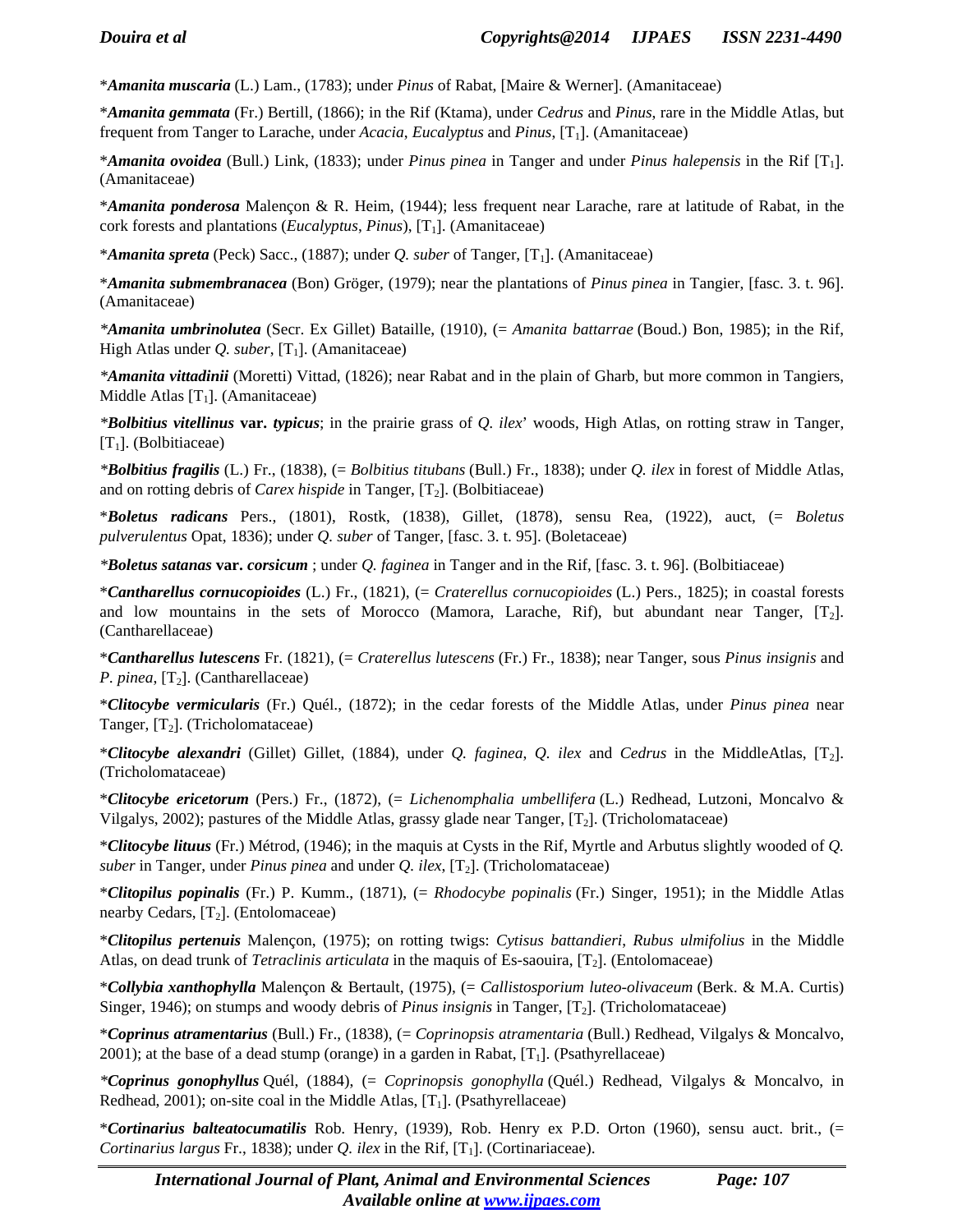\**Cortinarius caesiocyaneus* Britzelm, (1895), (= *Cortinarius caerulescens* (Schaeff.) Fr., 1838), sensu Rea (1922), (= *Cortinarius mairei* (M.M. Moser) M.M. Moser, 1967); under the Pines in Tanger, under *Q. suber* in Mamora & under *Q. ilex* in the High Atlas,  $[T_1]$ . (Cortinariaceae)

*\*Cortinarius caerulescens* W. Saunders & W.G. Sm., (1870), (Schaeff.) Fr., (1838), sensu Marchand, Moser, NCL, (1960) p.p, (= *Cortinarius terpsichores* Melot, 1989); under *Pinus halepensis* in the Rif and under the oaks (Gharb),  $[T_1]$ . (Cortinariaceae)

\**Cortinarius caligatus* Malençon, (1970); arround the oaks (*Q. ilex*) of Middle Atlas, [T1]. (Cortinariaceae)

\**Cortinarius cumatilis* Fr., (1838); under the oaks of Mamora, under *Q. faginea* in the Middle Atlas, under *Q*. *pyrenaica* in the Rif,  $[T_1]$ . (Cortinariaceae)

\**Cortinarius delibutus* Fr., (1838); woods of *Pinus* and *Quercus* of the region of Tanger, [T1]. (Cortinariaceae)

\**Cortinarius dionysae* Rob. Henry, (1933); mixed wood of Tanger and Rabat, in pure or mixed Cedars of *Q. ilex* in the Rif and the Middle Atlas,  $[T_1]$ . (Cortinariaceae)

\**Cortinarius emollitus* Fr., (1838); in the oaks of Mamora, under *Q. suber* of Tanger and under *Q. pyrenaica* in the Rif,  $[T_1]$ . (Cortinariaceae)

\**Cortinarius largus* Fr., (1838), sensu auct. brit., (= *Cortinarius patibilis* Brandrud & Melot, 1983); under *Q. suber* around Larache, [T<sub>1</sub>]. (Cortinariaceae)

\**Cortinarius paramoenolens* Rob. Henry, (1952); under *Eucalyptus* of Tanger and under *Q. suber* near Larache, [ $T_1$ ]. (Cortinariaceae)

\**Cortinarius azureus* Fr., (1838), (= *Cortinarius anomalus* (Fr.) Fr., 1838); under *Cedrus* and *Q. ilex* of Middle Atlas,  $[T_1]$ . (Cortinariaceae)

\**Cortinarius cinnamomeoluteus* P.D. Orton, (1960); mixed wood of Tanger, [T1]. (Cortinariaceae)

\**Cortinarius scutulatus* (Fr.) Fr., (1838), sensu Cooke [Ill. Brit. Fung. 796 (820) Vol. 6 (1886)], auct. mult., (= *Cortinarius ionophyllus* M.M. Moser, 1968); under *Q. suber* in Mamora, [T1]. (Cortinariaceae)

\**Cystoderma amianthinum* (Scop.) Fayod, (1889); Azrou forest (*Q. ilex*), [Maire & Werner]. (Agaricaceae)

*\*Craterellus cornucopioides* (L.) Pers., (1825); under *Q. suber* in the Mamora, [Maire & Werner]. (Cantharellaceae)

\**Drosophila langei* Malençon, (1970), (= *Psathyrella langei* (Malençon) Contu, 2007); on rotting trunks of *Q. ilex*, in Michliffene (Middle Atals),  $[T_1]$ . (Psathyrellaceae)

\**Drosophila spadicea* (P. Kumm.) Quél., (1886), (= *Psathyrella spadicea* (P. Kumm.) Singer, 1951); on *Q. faginea* in Middle Atlas, on *Abies pinsapo* of Rif, [T<sub>1</sub>]. (Psathyrellaceae)

\**Dryophila adiposa* (Batsch) Quél., (1886), (=*Pholiota adiposa* (Batsch) P. Kumm., 1871); on Cedars, near Ktama (Rif),  $[T_1]$ . (Strophariaceae)

\**Dryophila lenta* (Pers.) Quél. (1886); wet ravines in cedar forest of the Rif, under *Pinus pinaster* in the Middle Atlas,  $[T_1]$ . (Strophariaceae)

*\*Geophila aeruginosa* (Curtis) Quél., (1886), (= *Clitocybe odora* (Bull.) P. Kumm., 1871); under *Pinus pinaster* in the Rif and Middle Atlas, and mixed forest of *Q. ilex* and *Q. faginea* (Jâba' forest), [T1]. (Strophariaceae)

*\*Geophila atrorufa* (Schaeff.) Quél., (1886), (= *Psilocybe montana* (Pers.) P. Kumm., 1871); nonsignaled substrate in Middle Atlas,  $[T_1]$ . (Strophariaceae)

\**Hebeloma edurum* Métrod ex Bon, (1985), (= *Hebeloma laterinum* (Batsch) Vesterh., 2005); under the pines in Tanger and under the pines  $\&$  under *Abies pinsapo* of Rif, [T<sub>1</sub>]. (Cortinariaceae)

\**Hebeloma strophosum* (Fr.) Sacc. (1887); under the Cedars or pines Rif and Middle Atlas, [T1]. (Cortinariaceae)

\**Hohenbuehelia chevallieri* (Pat.) Pegler, (1966); on decaying stems of *Senecio anteuphorbium* (Tiznite), on dead branch indeterminate in the Rif,  $[T_2]$ . (Pleurotaceae)

\**Hygrophorus arbustivus* Fr. (1836); under *Q. ilex* and *Q. lusitanica*, or in the mixed Cedras of Middle Atlas, under *Q. suber* in Tanger & Larache, [T<sub>2</sub>]. (Hygrophoraceae).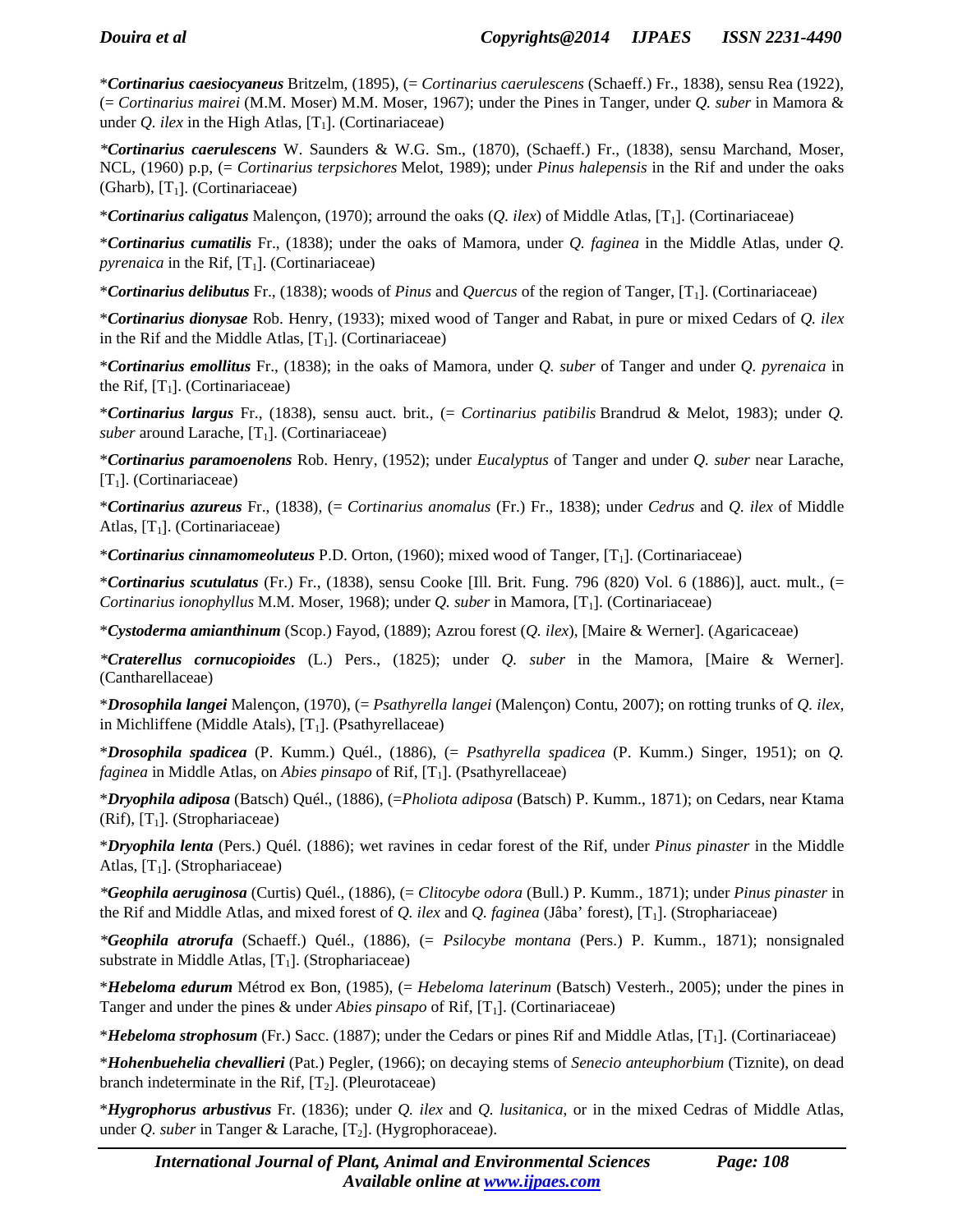\**Hygrophorus hypothejus* (Fr.) Fr., (1838); under *Pinus pinea*, near Tanger, [T2]. (Hygrophoraceae)

\**Hygrophorus penarius* Fr., (1836); signaled in Azrou under the *Q. ilex*, [T2]. (Hygrophoraceae)

\**Hygrophorus pratensis* (Fr.) Fr., (1836), (= *Cuphophyllus pratensis* (Fr.) Bon, 1985); on a grassy slope in Tanger,  $[T_2]$ . (Hygrophoraceae)

\**Hygrophorus psittacinus* (Schaeff.) Fr., (1838), (= *Gliophorus psittacinus* (Schaeff.) Herink, 1958); under *Eucalyptus globulus* in Tanger,  $[T_2]$ . (Hygrophoraceae)

*\*Hygrophorus reae* Maire, (1910), (= *Hygrocybe mucronella* (Fr.) P. Karst., 1879); clearings woods at Quercus near Tanger, under *Q. pyrenaica* in the Rif, under *Q. ilex* in the Middle Atlas, [T2]. (Hygrophoraceae)

\**Hygrophorus russula* (Schaeff.) Kauffman, (1918); under Cedars, *Q. ilex* of Middle Atlas and under *Q. suber* near Tanger,  $[T_2]$ . (Hygrophoraceae)

\**Inocybe corydalina* Quél., (1875); under *Q. suber* of the Mamora & *Q. ilex* of Middle Atlas, [T1]. (Inocybaceae)

\**Inocybe griseovelata* Kühner, (1955); in the woods of mixed *Quercus* of Tangier, under *Pinus halepensis* in the Rif,  $[T_1]$ . (Inocybaceae)

\**Inocybe margaritispora* (Berk.) Sacc., (1887); under the *Q. suber*, arrounds Tanger and Larache, [T1]. (Inocybaceae)

\**Inocybe mixtilis* (Britzelm.) Sacc. (1887); near Tanger, [T1]. (Inocybaceae)

\**Inocybe pudica* Kühner, (1947), (= *Inocybe whitei* (Berk. & Broome) Sacc., 1887); among the dead leaves of *Q. pyrenaica*' stand of the Rif,  $[T_1]$ . (Inocybaceae)

\**Inocybe queletii* Konrad, (1929); under the Cedars of Middle Atlas, [T1]. (Inocybaceae)

\**Inocybe roseipes* Malençon, (1970); under the Cedars of Middle Atlas, [T1]. (Inocybaceae)

\**Lactarius controversus* Pers., (1800); wet ravines, under *Q. faginea*, near Tanger, [fasc. 3, t. 94]. (Russulaceae)

\**Lactarius glutinopallens* F.H. Møller & J.E. Lange, (1940), (= *Lactarius albocarneus* Britzelm., 1895); under *Q. ilex* in the Tazekka, under *Q. Suber* near Tanger, [fasc. 3, t. 94]. (Russulaceae)

\**Lactarius volemus* (Fr.) Fr., (1838); under *Pinus pinea* and *Q. suber* near Tanger, [fasc. 3, t. 94]. (Russulaceae)

\**Lepiota helveola* Barla, (1888), Bres., (1881), sensu Reid [TBMS 84: 719 (1985)], (= *Lepiota brunneolilacea* Bon & Boiffard, 1972), sensu Rea (1922), (= *Lepiota brunneoincarnata* Chodat & C. Martín, 1889); clearings of oak's forest or cedar forest around of Rabat, Tanger,  $[T_1]$ . (Agaricaceae)

\**Lepiota lilacea* Bres., (1892); in the grass glades of the forest of Azrou, [T<sub>1</sub>]. (Agaricaceae)

\**Lepista irina* (Fr.) H.E. Bigelow, (1959); clearings and pastures near Tanger, [T2]. (Tricholomataceae)

*\*Leptoglossum muscigenum* (Bull.) P. Karst., (1879), (= *Arrhenia spathulata* (Fr.) Redhead, 1984); on living mosses in the Middle Atlas and Rif,  $[T_2]$ . (Tricholomataceae)

*\*Leucopaxillus albissimus* **var.** *paradoxus* (Costantin & L.M. Dufour) Singer & A.H. Sm., (1943), (= *Leucopaxillus paradoxus* (Costantin & L.M. Dufour) Boursier, 1925); in the *Quercetum ilicis* of Middle Atlas, [T<sub>2</sub>]. (Tricholomataceae)

*\*Leucopaxillus lepistoides* (Maire) Singer, (1939; pastures of the Middle Atlas, [T2]. (Tricholomataceae)

*\*Leucocoprinus brumalis* **f.** *crassior* Bourdot and Galz; on dead wood buried in Wadi Korifla, on *Q. suber* in the Mamora, [Maire & Werner]. (Tricholomataceae)

\**Lyophyllum ozes* (Fr.) Singer, (1943); in cedar forests of the Middle Atlas central, [T2]. (Tricholomataceae)

\**Macrocystidia cucumis* **f.** *minor* Joss., (1933), (= *Macrocystidia cucumis* (Pers.) Joss., 1934); under *Abies pinsapo* and Cedars in the Rif, lawns and *Q. ilex* of Middle Atlas, [T<sub>2</sub>]. (Marasmiaceae)

\**Marasmius dryophilus var. funicularis* Fr. Rea, (1922), (= *Gymnopus ocior* (Pers.) Antonín & Noordel., 1997); under  $Q$ . *suber* of Mamora,  $[T_2]$ . (Marasmiaceae)

\**Marasmius impudicus* Fr., (1838), (= *Gymnopus impudicus* (Fr.) Antonín, Halling & Noordel., 1997); under *Q. suber*, on *Eucalyptus*' strains and under *Pinus* in coastal Meseta, central plateau, Rif, [T2]. (Marasmiaceae).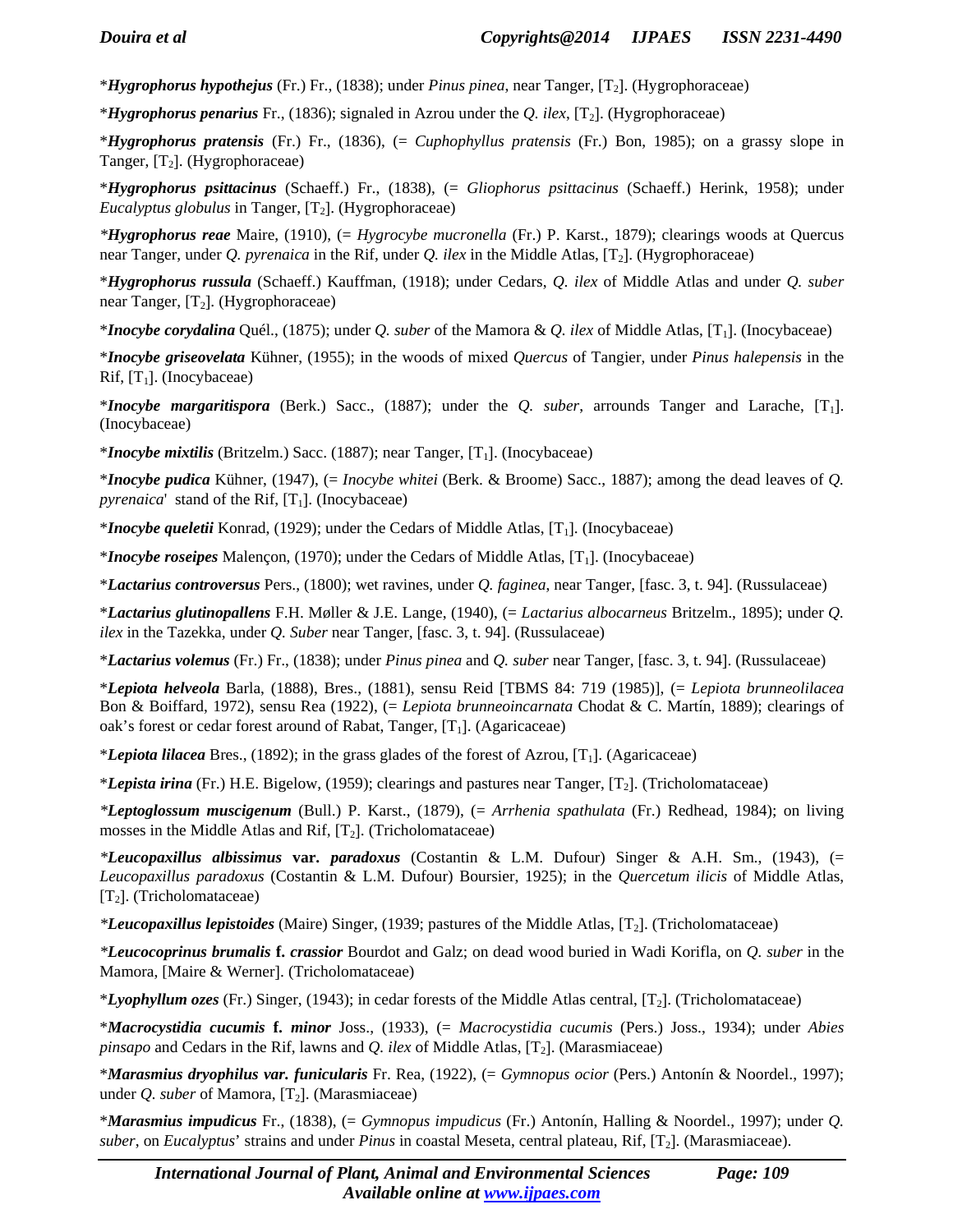\**Marasmius prasiosmus* (Fr.) Fr., (1838), sensu auct., (= *Mycetinis querceus* (Britzelm.) Antonín & Noordel., 2008); among dead leaves of *Q. ilex* in the Rif and Middle Atlas,  $[T_2]$ . (Marasmiaceae)

\**Mycena atromarginata* (Lasch) P. Kumm., (1871); in troops near a dead cedar, under *Q. pyrenaica* in the Rif,  $[T_2]$ . (Mycenaceae)

\**Mycena fibula* (Bull.) Kühner, (1938), (= *Rickenella fibula* (Bull.) Raithelh., 1973); under the *Quercus* in Tanger and arround Larache,  $[T_2]$ . (Mycenaceae)

\**Mycena filopes* (Bull.) P. Kumm., (1871), sensu auct., (= *Mycena vitilis* (Fr.) Quél., 1872); under *Q. pyrenaica* in the Rif,  $[T_2]$ . (Mycenaceae)

\**Mycena polygramma* (Bull.) Gray, (1821); on twigs of *Q. suber* of Mamora, [Maire & Werner]. (Mycenaceae)

\**Mycena pseudocorticola* Kühner, (1938); on *Q. suber* in Larache, on *Olea europaea* in the High Atlas, [T2]. (Mycenaceae)

*\*Mycena rubromarginata* (Fr.) P. Kumm., (1871), (= *Mycena rubromarginata* (Fr.) P. Kumm., 1871), sensu auct. brit. p.p., (= *Mycena capillaripes* Peck, 1888); on debris of *Olea europea* and fallen branches unidentified in Tanger,  $[T_2]$ . (Mycenaceae)

*\*Omphalia chlorocyanea* (Pat.) Sacc., (1887), (= *Arrhenia chlorocyanea* (Pat.) Redhead, Lutzoni, Moncalvo & Vilgalys, 2002); in the forest of Mamora, [Maire & Werner]. (Tricholomataceae)

\**Omphalina ericetorum* (Pers.) M. Lange, (1955), (= *Lichenomphalia umbellifera* (L.) Redhead, Lutzoni, Moncalvo & Vilgalys, 2002); on wetland shaded in Tanger,  $[T_2]$ . (Tricholomataceae)

\**Omphalina obscurata* D.A. Reid, (1958), Kühner ex M. Lange, (1955), (= *Arrhenia obscurata* (D.A. Reid) Redhead, Lutzoni, Moncalvo & Vilgalys, 2002); on wetland shaded in Tanger,  $[T_2]$ . (Tricholomataceae)

*\*Omphalina rosella* (M.M. Moser) M.M. Moser ex Redhead, Ammirati & Norvell, (1996), (= *Contumyces rosellus* (M.M. Moser) Redhead, Moncalvo, Vilgalys & Lutzoni, 2002); wastelands and shaved lawns of the Middle Atlas and Rif,  $[T_2]$ . (Tricholomataceae)

\**Omphalina smaragdina* (Berk.) Malençon & Bertault, (1975); in the clearings of Mamora, [T2]. (Tricholomataceae)

\**Oudemansiella badia* (Lucand) M.M. Moser, (1955), (= *Xerula pudens* (Pers.) Singer, 1951); rare on the coast: near Tanger under *Arbutus unedo* and *Q. coccifera* and Unusual throughout the Middle Atlas under *Cedrus* and *Q. ilex*. Contrary frequent in the Rif under *Abies pinsapo*, [T<sub>2</sub>]. (Physalacriaceae)

*\*Panaeolus sphinctrinus* (Fr.) Quél., (1872), (= *Panaeolus papilionaceus* (Bull.) Quél., 1872); smoked places near Tanger,  $[T_1]$ . (Strophariaceae)

\**Paxillus filamentosus* (Scop.) Fr., (1838), sensu auct, (= *Paxillus rubicundulus* P.D. Orton, 1969); *Eucalyptus* of Tanger, Mamora, Ferjana, [fasc. 3; t. 95]. (Paxillaceae)

*\*Pleurotus mutilus* (Fr.) Gillet, (1876), (= *Omphalina mutila* (Fr.) P.D. Orton, 1960), sensu Lange [Fl. Ag. Dan. 2: 71 & pl. 79C (1936)], auct. brit., (= *Clitopilus scyphoides* (Fr.) Singer, 1946); grouped among the moss, sélaginelles and some Sphagnum in northern Morocco,  $[T_2]$ . (Pleurotaceae)

\**Pluteus leoninus* (Schaeff.) P. Kumm., (1871), sensu Rea (1922), Cooke, (= *Pluteus aurantiorugosus* (Trog) Sacc., 1896); on *Q. faginea* in the forest of Azrou, [T<sub>1</sub>]. (Pluteaceae)

\**Pluteus marginatus* (Quél.) Bres., (1929), (= *Pluteus luctuosus* Boud., 1905); in Chamaerops humilis wastelands near Tanger,  $[T_1]$ . (Pluteaceae)

*\*Pluteus minutissimus* **f.** *typicus*; on Oliviers, in Ziatene near Tanger, [T1]. (Pluteaceae)

\**Pluteus semibulbosus* (Lasch) Quél., (1875), sensu NCL (1960), Brit. Fung. Fl. 4: 85 (1986), (= *Pluteus inquilinus* Romagn., 1979); on rotten wood near Tanger, on *Q. suber* in forest of Mamora, on *Q. ilex* in the Middle Atlas,  $[T_1]$ . (Pluteaceae)

\**Polyporus giganteus* Harz, (Pers.) Fr., (1815), (= *Meripilus giganteus* (Pers.) P. Karst., 1882); on *Q. suber* in Mamora, on *Q. ilex* in Middle Atlas, [Maire & Werner]. (Polyporaceae)

\**Psalliota ingrata* F.H. Møller, (1950), (= *Agaricus bernardii* Quél, 1878); under *Acacia* and *Pinus* in Tanger and in wasteland of Rabat,  $[T_1]$ . (Agaricaceae).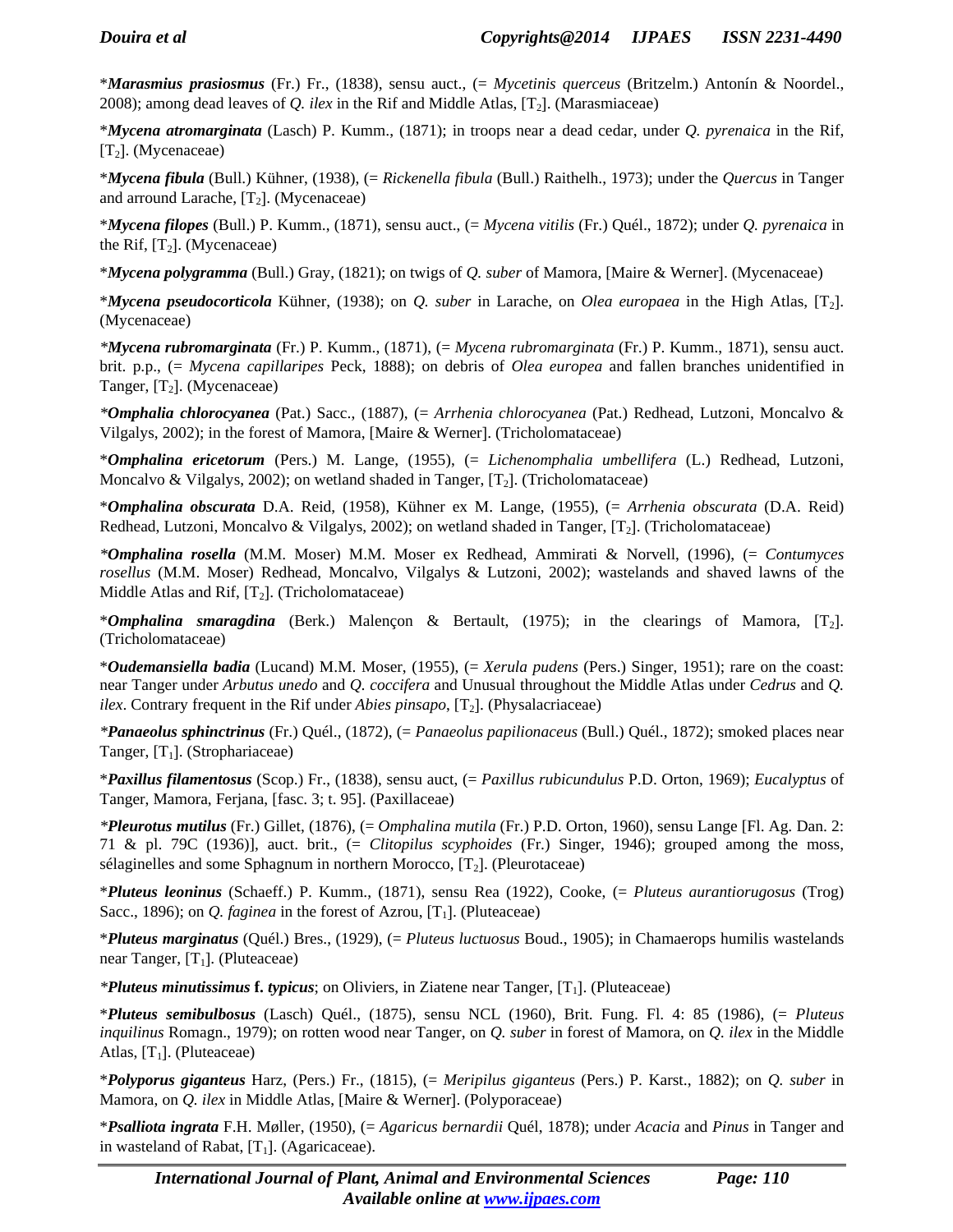\**Pseudoclitocybe obbata* (Fr.) Singer, (1962); under the oaks of Middle Atlas, [T2]. (Tricholomataceae)

\**Pulveroboletus cramesinus* (Secr. ex Watling) M.M. Moser ex Singer, (1966), (= *Aureoboletus gentilis* (Quél.) Pouzar, 1957); under *Q. suber* in Larache and in the Rif, [fasc. 3. t. 95]. (Boletaceae)

\**Resupinatus cyphelliformis* (Berk.) Singer, (1951), (= *Hohenbuehelia cyphelliformis* (Berk.) O.K. Mill, 1986); on a dead stem of *Thapsia garganica* in Rabat, [T<sub>2</sub>]. (Pleurotaceae)

\**Rhodophyllus byssisedus* (Pers.) Quél, (1886), (= *Entoloma byssisedum* (Pers.) Donk, 1949); on rotting stumps of *Salix* sp. in Tanger & Rif,  $[T_1]$ . (Entolomataceae)

\**Russula amoena* Quél. (1881), sensu A.A. Pearson [Naturalist (1948)], (= *Russula violeipes* Quél, 1898); under *Pinus pinea* and *Q. suber* near Tanger, [fasc. 1. t. 94]. (Russulaceae)

\**Russula basifurcata* Peck., (1885); under *Acacia* in Tanger, under the Cedars in the Rif, [fasc. 1. t. 94]. (Russulaceae)

\**Russula galochroa* (Fr.) Fr., (1874), (= *Russula heterophylla* (Fr.) Fr., 1838), sensu Cooke [Ill. Brit. Fung. 1011 (1089) Vol. 7 (1888)], (= *Russula pseudoaeruginea* (Romagn.) Kuyper & Vuure, 1985); under *Acacia, Cistus* & *Q. coccifera* near Tanger, [fasc. 1. t. 94]. (Russulaceae)

\**Russula laurocerasi* Melzer, (1920), (= *Russula grata* Britzelm, 1898); under *Pinus* near Tanger, [fasc. 1. t. 94]. (Russulaceae)

\**Russula luteotacta* Rea, (1922); under the *Quercus* near Tanger, [fasc. 1. t. 94]. (Russulaceae)

\**Suillus bovinus* (L.) Roussel, (1796); under *Pinus canariensis* and *P. halepensis* in coastal Meseta, [fasc. 1. t. 94]. (Suillaceae)

\**Terfezia claveryi* Chatin, (1892); on the roots of *Helianthemum* sp., mounts of Figuig, [Maire & Werner]. (Pezizaceae)

\**Tricholoma acerbum* (Bull.) Quél., (1872); wooded bush in *Q. ilex* and *Q. suber* and woodlands of the plains and mountains in Tanger,  $[T_2]$ . (Tricholomataceae)

\**Tricholoma album* (Schaeff.) P. Kumm., (1871), sensu NCL (1960) p.p., J.E. Lange, (= *Tricholoma stiparophyllum* (N. Lund) P. Karst., 1879); under *Q. suber* in Tanger, under *Acacia cyanophylla* of the Rif, [T2]. (Tricholomataceae)

\**Tricholoma rutilans* (Schaeff.) P. Kumm., (1871), sensu Massee, (= *Gymnopilus crociphyllus* (Sacc.) Pegler, 1965); always on conifers, bounded to the north of Morocco, on strains of Pinus in Tanger, on Abies pinsapo, [T2]. (Tricholomataceae)

\**Tricholoma ustale* (Fr.) P. Kumm., (1871); to date only encountered in the Rif, under Q. pyrenaica and Q. suber. But common in Japan,  $[T_2]$ . (Tricholomataceae)

\**Volvaria murinella* **var***. umbonata* J.E. Lange, (1940), (= *Volvariella taylorii* (Berk. & Broome) Singer, 1951); on old strain of *Q. Suber*, & under *Eucalyptus* in Mamora, [T1]. (Pluteaceae)

*\*Xerocomus badius* (Fr.) E.-J. Gilbert, (1931), (= *Boletus badius* (Fr.) Fr., 1832); *Pinus halepensis*, Tanger, [fasc. 3. t. 95]. (Boletaceae)

#### **The fairly rare species**

\**Amanita caesarea* (Scop.) Pers., (1801); in the Rif under *Q. suber*, *Q. pyrenaica*, but frequent elsewhere, [T1]. (Amanitaceae)

\**Amanita codinae* (Maire) Bertault, (1955). Cherf-el-Akab, [T1]. (Amanitaceae)

\**Clitocybe inornata* (Sowerby) Gillet, (1874); under *Abies pinsapo* in the Rif, under *Pinus pinaster* in Middle Atlas, *Cedrus* and *Q. ilex*, [T<sub>2</sub>]. (Tricholomataceae)

*\*Clitopilus popinalis* **var***. typicus* (Fr.) P. Kumm., (1871); under *Q. ilex* and *Cedrus* in the Middle Atlas, under *Pinus* in Larache & near Tanger, [T<sub>2</sub>]. (Entolomataceae)

\**Cortinarius bulliardii* (Pers.) Fr., (1838); under *Q. suber* in the Mamora, Larache and Tanger, under *Q. ilex* in Middle Atlas,  $[T_1]$ . (Cortinariaceae).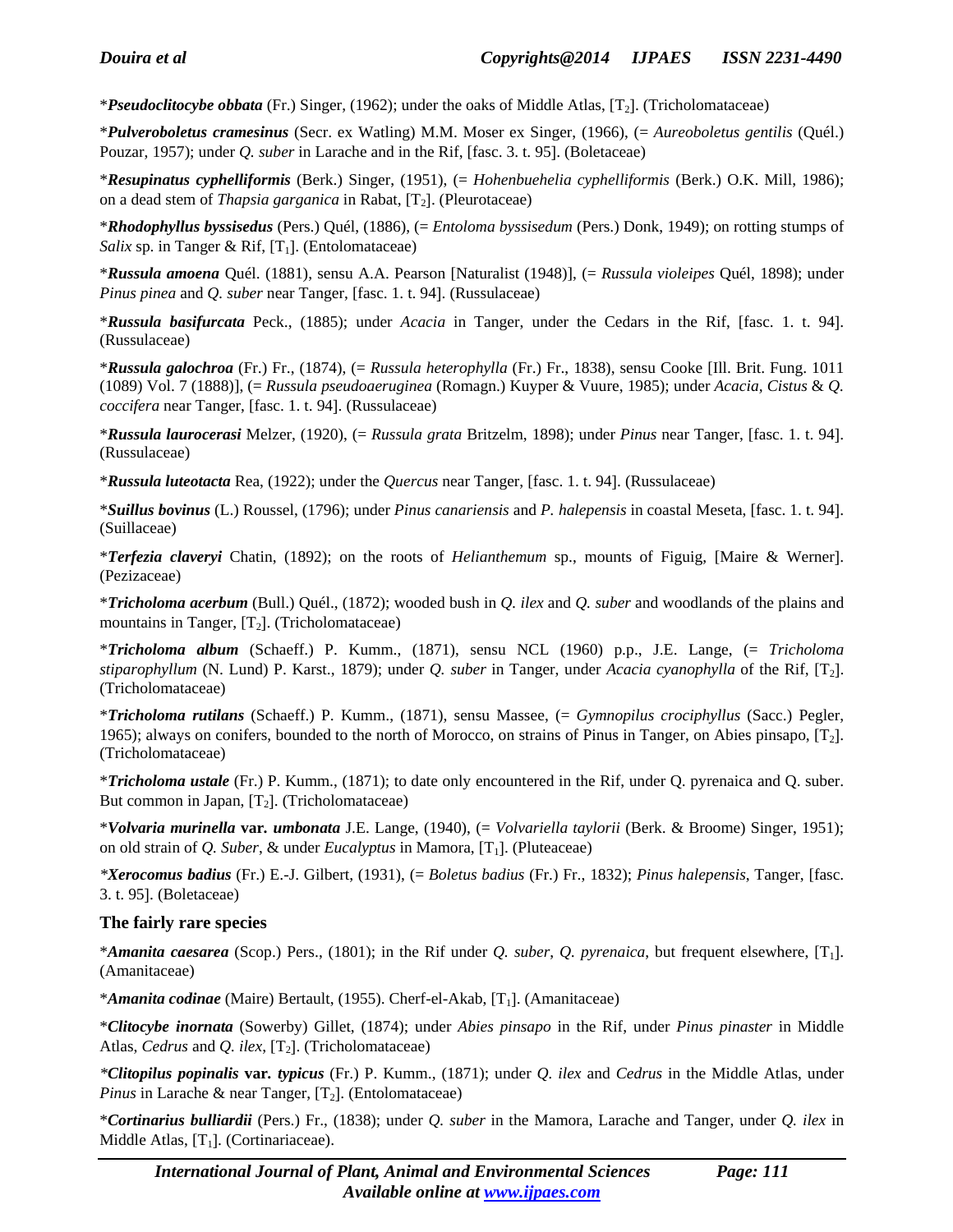*\*Drosophila melanthina* (Fr.) Kühner & Romagn., (1953), (= *Psathyrella melanthina* (Fr.) Kits van Wav., 1985); on dead and decomposed trunks of *Opuntia Ficus-indica*, Tanger, [T1]. (Psathyrellaceae)

\**Hygrophorus conicus* **var***. chloroides* Malençon, (1975), (= *Hygrocybe conica* (Schaeff.) P. Kumm., 1871); in clear cedar forests mixed with *Q. ilex* in the Middle Atlas, under the oak trees in the forest of Ben Slimane, [T2]. (Hygrophoraceae)

\**Hygrophorus marzuolus* (Fr.) Bres., (1893); Cedars of the Rif, [T2]. (Hygrophoraceae)

\**Inocybe cervicolor* (Pers.) Quél., (1886); in the forest of Azrou (Middle Atlas), [T1]. (Inocybaceae)

*\*Inocybe sambucina* (Fr.) Quél., (1872); undre the Cedras of Middle Atlas, [T1]. (Inocybaceae)

\**Lepiota acutesquamosa* **var***. furcata* Kühner (1936); under *Q. suber*, Middle Atlas and High Atlas, [T1]. (Agaricaceae)

\**Lepiota setulosa* J.E. Lange, (1935), (= *Lepiota echinella* Quél. & G.E. Bernard, 1888); in a grove of pine Aleps mixed with bushes Q. ilex and Lentisques. Tanger, Rif,  $[T_1]$ . (Agaricaceae)

\**Marasmius bresadolae* Schulzer, (1885), Kühner & Romagn., (1953), (= *Gymnopus erythropus* (Pers.) Antonín, Halling & Noordel., 1997); on strains of *Cytisus battandieri* and *Q. ilex* in the Middle Atlas, *Q. pyrenaica* in the Rif,  $[T_2]$ . (Marasmiaceae)

*\*Marasmius littoralis* **var***. microsporus*; on roots of grasses, twigs and downed woody debris in coastal plateau and mountains, Tanger, Rif, Middle and High Atlas,  $[T_2]$ . (Marasmiaceae)

\**Mycena maculata* P. Karst., (1890), Cleland, (1934), (= *Mycena austromaculata* Grgur. & T.W. May, 1997); on *Q. pyrenaica* and on Cedars of Rif, on *Q. lusitanica* of the Middle Atlas, [T<sub>2</sub>]. (Mycenaceae)

\**Mycena seynesiella* Malençon, (1975); on stumps or slaughtered trunks of conifers: *Abies pinsapo*, *Cedrus libanotica*, largely replied but fairly rare in the Middle Atlas, more frequent in the Rif, [T<sub>2</sub>]. (Mycenaceae)

\**Pluteus cinereofuscus* J.E. Lange, (1917); on dead twigs of *Fraxinus angustifolia*, or at land among the twigs and dead leaves, Middle Atlas,  $[T_1]$ . (Pluteaceae)

\**Pseudoclitocybe cyathiformis* (Bull.) Singer, (1956); under *Abies pinsapo*, *cedrus* and *Pinus pinaster* in the Rif, under *Quercus* on Middle Atlas, [T<sub>2</sub>]. (Tricholomataceae)

#### **The infrequent species**

\**Amanita excelsa* Gonn. & Rabenh., (Fr.) Bertill., (1866), sensu Stevenson, (= *Amanita karea* G.S. Ridl., 1991), (= *Amanita nothofagi* G. Stev., 1962), (= *Amanita australis* G. Stev., 1962); under *Eucalyptus* and *Quercus* near Tanger,  $[T_1]$ . (Amanitaceae)

\**Chaetocalathus craterellus* (Durieu & Lév.) Singer, (1943); from Tanger to Rabat, on dead twigs and dead fallen branches or suspended,  $[T_2]$ . (Marasmiaceae)

\**Clitocybe phyllophila* (Pers.) P. Kumm., (1871); in oak forests of the plain and mountains (Tanger, Middle Atlas),  $[T_2]$ . (Tricholomataceae)

*\*Conocybe lactea* (J.E. Lange) Métrod, (1940), (= *Conocybe apala* (Fr.) Arnolds, 2003); lawns, grassy pastures: Tanger, Mamora, Rabat,  $[T_1]$ . (Bolbitiaceae)

*\*Conocybe pilosella* (Pers.) Kühner, (1935), sensu Rea (1922), (= *Conocybe pubescens* (Gillet) Kühner, 1935); cool places, wet slope of *Quercetum ilicis* of Azrou, [T1]. (Bolbitiaceae)

*\*Conocybe teneroides* (J.E. Lange) Kühner, (1935), (= *Conocybe blattaria* (Fr.) Kühner, 1935), sensu auct., (= *Conocybe percincta* P.D. Orton, 1960); in the moss of wet slope of *Quercetum ilicis*, Azrou, [T<sub>1</sub>]. (Bolbitiaceae)

\**Coprinus picaceus* (Bull.) Gray, (1821), (= *Coprinopsis picacea* (Bull.) Redhead, Vilgalys & Moncalvo, 2001); in mixed woods near Tanger, under *Q. suber* near Larache, under *Q. ilex* in the Middle Atlas and High Atlas, under *Pinus halepensis* in the Rif,  $[T_1]$ . (Psathyrellaceae)

*\*Coprinus micaceus* (Bull.) Fr., (1838), sensu Lange, auct, (= *Coprinellus truncorum* (Scop.) Redhead, Vilgalys & Moncalvo, 2001); on wood of *Q. suber* near Tangier, on *Eucalyptus* sp. of the Central Plateau, on *Q. ilex* in the Middle Atlas and the High Atlas,  $[T_1]$ . (Psathyrellaceae)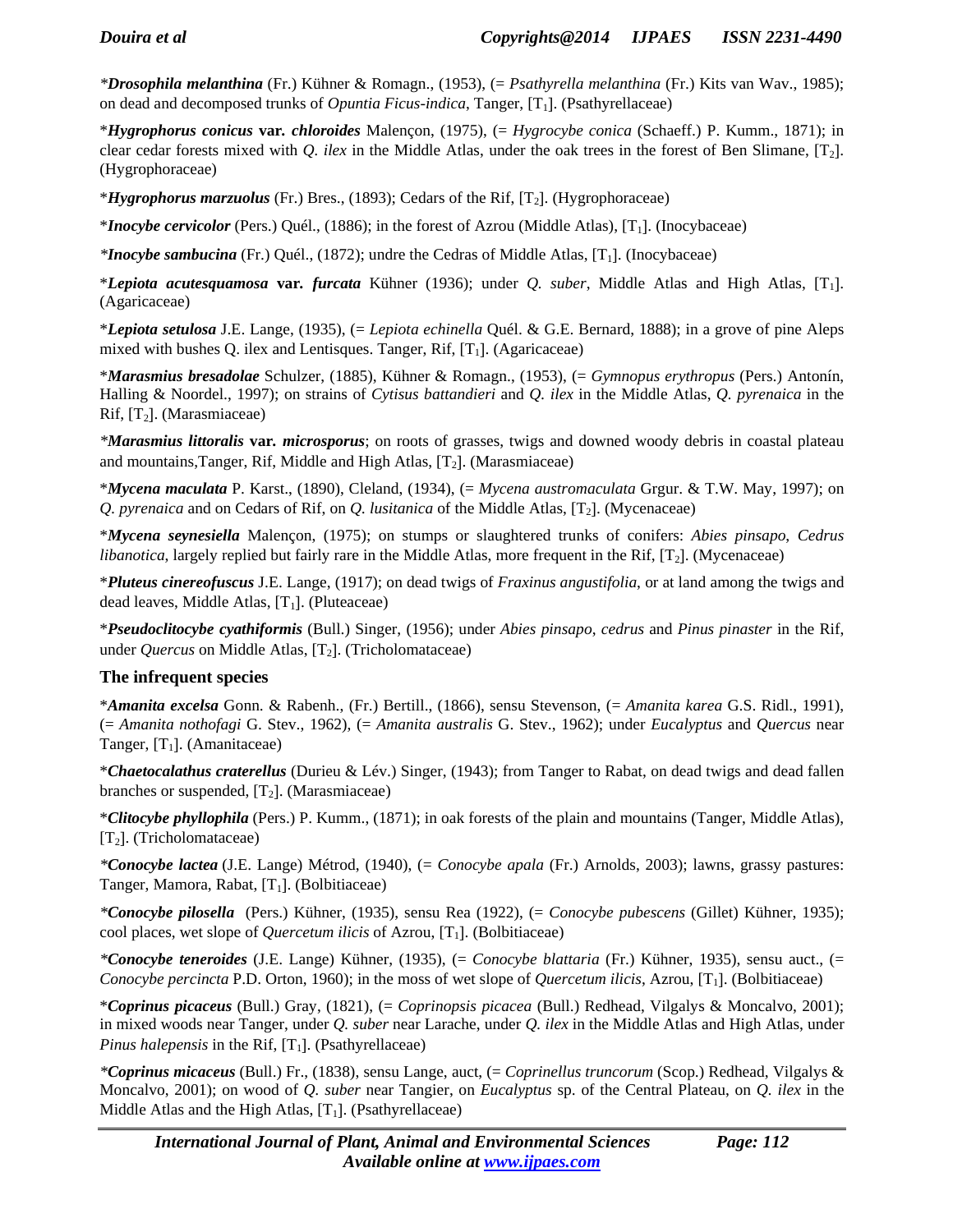\**Cortinarius aleuriosmus* Maire, (1910), sensu Ricken (1915) p.p., (= *Cortinarius rickenianus* Maire, 1937); under *Q. suber* in the Mamora,  $[T_1]$ . (Cortinariaceae).

*\*Cortinarius cedretorum* Maire, (1914); under *Abies pinsapo* in the Rif, but frequent elsewhere, [T1]. (Cortinariaceae)

\**Cortinarius purpurascens* Fr., (1838); under *Q. suber* in Mamora and Tanger, [T1]. (Cortinariaceae)

\**Cortinarius variicolor* (Pers.) Fr., (1838); under *Pinus* in Tanger, under *Q. ilex* of Middle Atlas, [T1]. (Cortinariaceae)

\**Cystoderma fallax* A.H. Sm. & Singer, (1945); in the Rif under *Pinus pinaster* and *Cedrus*; under *Cedrus* of Middle Atlas,  $[T_1]$ . (Agaricaceae)

\**Cystoderma granulosum* (Batsch) Fayod, (1889), (= *Cystodermella granulose* (Batsch) Harmaja, 2002); Rif on *Q. Pyrenaica*, Middle Atlas under *Q. ilex*, [T1]. (Agaricaceae)

\**Delicatula ignobilis* (Joss.) Kühner & Romagn., (1953); on small places of clay court of Tanger and the Middle Atlas,  $[T_2]$ . (Tricholomataceae)

\**Delicatula mauretanica* (Maire) Kühner & Romagn., (1953), (= *Hemimycena mauretanica* (Maire) Singer, 1943); on phyllodes of *Acacia* dead leaves of *Populus nigra* and *Quercus* in Tanger and the Rif, [T2]. (Tricholomataceae)

\**Gomphus crassipes* (L.M. Dufour) Maire, (1937); in the Cedars of the Middle Atlas, [T2]. (Gomphaceae)

\**Hebeloma sordidum* Maire, (1914); under the Cedras and the *Q. ilex* of Middle Atlas, [T1]. (Cortinariaceae)

\**Hygrophorus carneogriseus* Malençon, (1971), (= *Cleistocybe carneogrisea* (Malençon) Vizzini, 2010); under the Cedars and the *Pinus pinaster* in the Middle Atlas, [T2]. (Hygrophoraceae)

\**Hygrophorus pseudodiscoideus* (Maire) Malençon & Bertault, (1975); oak forests of the coastal plain and of the Central Plateau in the Rif,  $[T_2]$ . (Hygrophoraceae)

\**Inocybe asterospora* Quél., (1880); under *Q. suber* in Mamora, under *Quercus* sp in Tanger, under *Q. suber* of the Rif, under *Pinus pinaster* in the Middle Atlas, [T<sub>1</sub>]. (Inocybaceae)

\**Inocybe maculata* Boud., (1885); under *Pinus* and *Quercus* in Tanger, under *Q. suber* of Larache, under *Q. pyrenaica* in the Rif and under *Q. lusitanica* in the Middle Atlas, [T<sub>1</sub>]. (Inocybaceae)

\**Inocybe obscura* Gillet, (1876), sensu auct., (= *Inocybe cincinnata* (Fr.) Quél., 1872); under *Q. suber* in Mamora, in mixed woods in Tanger, under *Q. suber* of the Rif & under *Q. ilex* of Middle Atlas, [T1]. (Inocybaceae)

*\*Inocybe fastigiata* (Schaeff.) Quél., (1872), (= *Inocybe rimosa* (Bull.) P. Kumm., 1871); under *Quercus* and *Pinus* (Mamora, Middle Atlas and the High Atlas,  $[T_1]$ . (Inocybaceae)

\**Laccaria proxima* (Boud.) Pat., (1887); under the pines, in the coastal Meseta. Near Tanger under *Pinus pinea*, Larache under *Pinus* sp. And under *Pinus canariensis* (Lalla-Mimouna), [T1]. (Hydnangiaceae)

\**Lepiota cristata* Barla, (Bolton) P. Kumm., (1871); Tanger, forest of the Mamora, under *Q. suber*, [T1]. (Agaricaceae)

\**Lepista sordida* (Schumach.) Singer, (1951); pastures and clearer forests of the coastal Meseta from Rabat to Tanger, under *Q. ilex* of Middle Atlas and the High Atlas, [T2]. (Tricholomataceae)

*\*Lepiota melanotricha* Malençon & Bertault, (1970), (= *Leucoagaricus melanotrichus* (Malençon & Bertault) Trimbach, 1975); at land in the Rif, Middle Atlas and central Plateau, [T<sub>1</sub>]. (Agaricaceae)

*\*Lepiota subincarnata* J.E. Lange, (1940); Rabat, under *Pinus halepensis*, Larache under *Pinus pinea*, Tanger in grassy clearings, Rif under *Q. pyrenaica* and *Pinus halepensis*, Middle Atlas under *Q. faginae* and *Q. ilex*, central Plateau under *Q. suber*, [T<sub>1</sub>]. (Agaricaceae)

*\*Leucopaxillus albissimus* **var***. barbarus* (Maire) Singer & A.H. Sm., (1943); in the *Quercetum-ilicis*, under the *Q. ilex* mixed with some cedar of Azrou (Middle Atlas), [T<sub>2</sub>]. (Tricholomataceae)

\**Lyophyllum onychinum* (Fr.) Kühner & Romagn. (1953), (Fr.) Kühner&Romagn. ex Contu, (2009), (= *Rugosomyces onychinus* (Fr.) Raithelh., 1979); under *Cedrus* and *Pinus pinaster* in the Rif and the Middle Atlas,  $[T_2]$ . (Lyophyllaceae).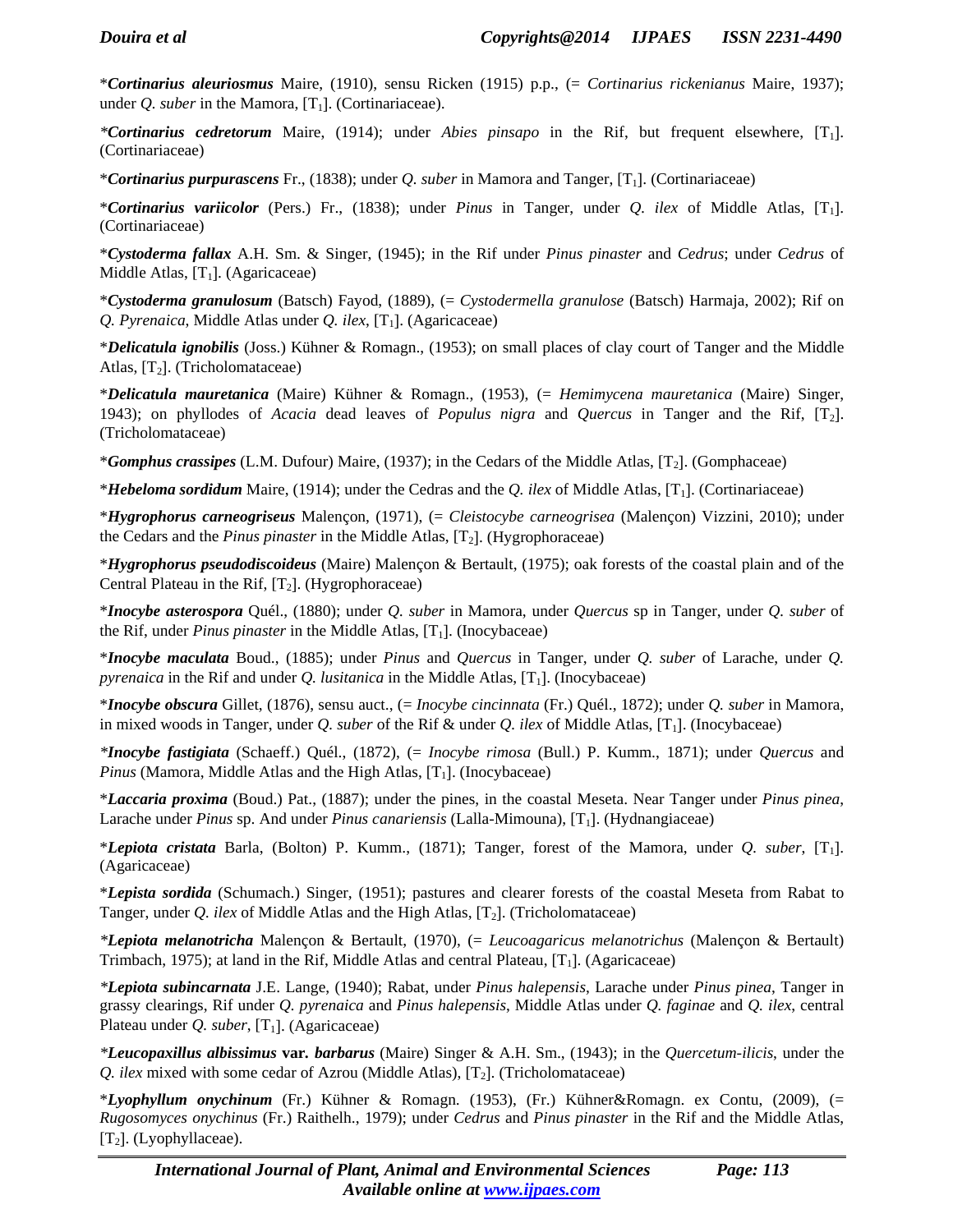\**Melanoleuca grammopodia* (Bull.) Murrill, (1914); pastures, brush and clearings, Tanger, central Plateau and Middle Atlas,  $[T_2]$ . (Tricholomataceae).

\**Mycena alba* (Bres.) Kühner, (1938); the tetrasporique form is not very frequent at the base of mossy trunks of *Olea europaea* near Tangier, [T<sub>2</sub>]. (Mycenaceae)

\**Mycena galopus* **var***. nigra* Rea, (1922), (= *Mycena galopus* (Pers.) P. Kumm., 1971); on *Acacia dealbata*, *Pinus* and *Q. suber* in Tanger. on *Q. faginae* and *Q*. *pyrenaica* and on *Q. faginae* of Tazekka, on *Q. suber* of central Plateau, on *Eucalyptus gomphocephala* of Meseta coastal, [T<sub>2</sub>]. (Mycenaceae)

\**Mycena iodiolens* S. Lundell, (1932), (= *Mycena filopes* (Bull.) P. Kumm., 1871); under *Cedrus*, *Pinus* and *Quercus* in Tanger, [T<sub>2</sub>]. (Mycenaceae)

\**Mycena polygramma* (Bull.) Gray, (1821); on *Q. suber* of Mamora, on *Quercus* sp. in Tanger, on *Q*. *pyrenaica* of the Rif, on *Pistacia lentiscus*, *Q. faginea* and *Q. ilex* of Middle Atlas, [T2]. (Mycenaceae)

\**Mycena zephirus* (Fr.) P. Kumm., (1871); at land, under almost pure oak in the Middle Atlas, [T2]. (Mycenaceae)

\**Panus conchatus* (Bull.) Fr., (1838); on *Q. suber* of Mamora, on *Quercus* sp. in Tanger, on *Alnus glucinosa*, [T2]. (Polyporaceae)

\**Pleurotus lignatilis* (Pers.) P. Kumm., (1871), (= *Ossicaulis lignatilis* (Pers.) Redhead & Ginns, 1985); on *Q. suber* of Mamora and in Tanger, observed on *Cedrus* of Middle Atlas, [T<sub>2</sub>]. (Lyophyllaceae)

\**Pluteus chrysophaeus* (Schaeff.) Quél., (1872), sensu auct., (= *Pluteus phlebophorus* (Ditmar) P. Kumm., 1871); under  $Q$ . faginea and  $Q$ . *Ilex* in the Middle Atlas, [T<sub>1</sub>]. (Pluteaceae)

\**Pseudoclitocybe expallens* (Pers.) M.M. Moser, (1967); wasteland, grassy gold-colored or clearer oak, mixed or not with cedars, mountain regions in the Middle Atlas and High Atlas,  $[T_2]$ . (Tricholomataceae)

\**Russula aeruginea* Lindbl. ex Fr.,(1863), sensu Cooke [Ill. Brit. Fung. 1027 (1090) Vol. 7 (1888)], (= *Russula parazurea* Jul. Schäff., 1931); under *Pinus halepensis*: *P. Pinea* and *Q. Suber* inTanger and Larache, [fasc. 1, t. 94]. (Russulaceae)

*\*Russula alutacea* (Fr.) Fr., (1838); under *Pinus* and *Quercus*: Tanger, Mamora, Moyen Atlas, [fasc. 1, t. 94]. (Russulaceae)

*\*Xeromphalina fellea* Maire & Malençon, (1945), (= *Xeromphalina cauticinalis* (With.) Kühner & Maire, 1934); at land, cedarwood or among the needles of *Pinus pinaster*, Middle Atlas and the Rif, [fasc. 1, t. 94]. (Mycenaceae)

### **RESULTS AND DISCUSSION**

251 endemic and rare fungal species are recorded in different regions of Morocco; from the work of Maire & Werner [10], Malençon & Bertault [11-21], Malençon [18] and Bertault [3-5]. Through to this richiness, 14 species are endemic, 3 endemic Mediterranean-Morocco, 57 very rare, 116 rare, 18 fairly rare and 44 not very frequents. Endemic and rare taxa are mainly found in the Middle Atlas, the Rif, Tangier and the coastal Meseta (Table 1). Some species of ecological and economic interests are threatened, the example of *Boletus mamorensis*. This species is endemic to the forest of Mamora and excellent edibility was the subject of a massive exploitation by local populations, due to its intensive marketing [26] leading to its disappearance. According to Bertault [2], despite the number of prospections in the forest of Mamora during the favorable periods, it was unable find her.

|                   | Endemics Very rare |    | Rares | fairly rare | Not very<br>frequents |
|-------------------|--------------------|----|-------|-------------|-----------------------|
| Middle Atlas      |                    | 25 | 40    |             | 29                    |
| Coastal plateau   |                    |    | 28    |             |                       |
| Tangier           |                    | 24 | 55    |             | 26                    |
| Rif               |                    | 18 | 43    |             |                       |
| Central plateau   |                    |    |       |             |                       |
| <b>High Atlas</b> |                    |    |       |             |                       |

**Table. Endemism and rarity of the species in function of geographic aerie.** 

The Boletes and the other deemed species (good edible) are all threatened. Their collection is often performed with uncontrolled and anarchic manner. The majority of endemic and rare forest mushrooms are mycorrhizal species (*Cortinarius* (23 species), *Mycena* (17 species), *Hygrophorus* (12 species), *Inocybe* (12 species), *Clitocybe* (6 species), *Amanita* (16 species) ...) related to specific forest species. Many of them depend exclusively on a single species of tree.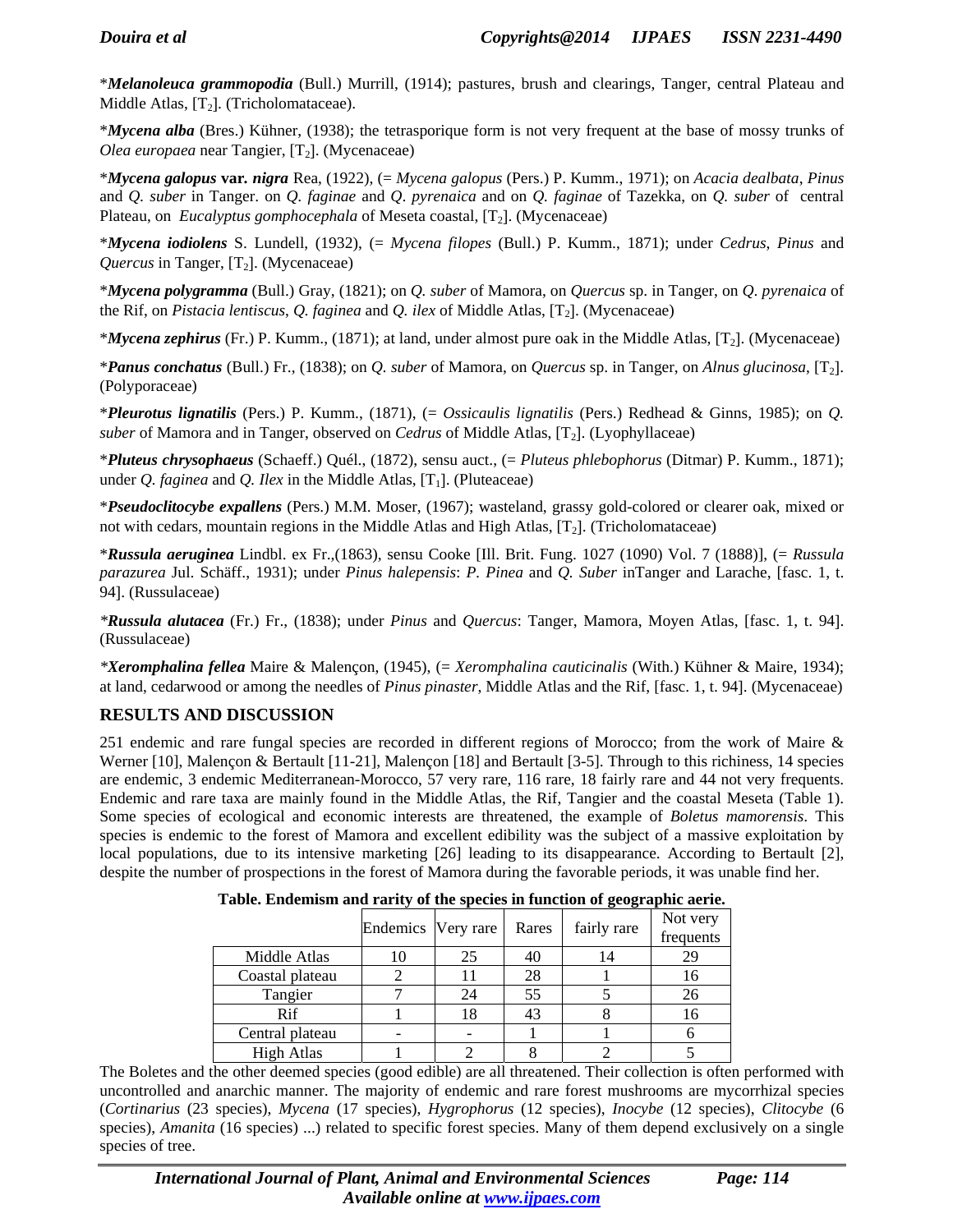Therefore, the disappearance of these trees or their replacement by other woody species entails a modification to the fungal flora. The modifications of the mycoflora can be due to several reasons. The disappearance of biotopes, pollution, agricultural practices and industrial, the intensive collection of edible species even before they have could sporulate; and lack of knowledge of species, are the main threats. The state of the fungal flora depends on multiple factors whose some of which still remain to be discovered and it is difficult to evaluate the importance of links and Correlations between them. However, it is clear that the collection is the major factor in the regression of fungi hence the need to raise awareness among their amateurs to follow them. The decline in vitality of mushrooms has necessarily an influence on the vitality of the forest. The present inventory will constitute a basis for the realization of a national red List of fungi, which will help to the management of the fungal national heritage, above all regarding endangered species.

#### **REFERENCES**

- [1] Benabid A. 2000. Flore et écosystèmes du Maroc. Evaluation et préservation de la biodiversité. Ibis Press, 359 p.
- [2] Bertault R., 1978. Russules du Maroc, Bull. Soc. Myc. Fr., 94 : 5-31.
- [3] Bertault R., 1978. Lactaire du Maroc. Bull. Soc. Myc. Fr., 94: 273-288.
- [4] Bertault R., 1979. Bolets du Maroc. Bull. Soc. Myc. Fr., 95 (3)
- [5] Bertault R., 1980. Amanites de Maroc (3ème contribution) Bull. Soc. Myc. Fr., 96 (3) : 271-287.
- [6] El-Assfouri A., Ouazzani Touhami A., Fennane M. & Douira A., 2003. Inventaire des spécimens fongiques de l'Herbier national de l'Institut Scientifique de Rabat. Bulletin de l'Institut Scientifique, Rabat, section Sciences de la vie, N 25 ; 1-23.
- [7] Fennane M., Radford E. & de Montmollin B., 2004. Rapport de l'atelier "zones importantes pour les plantes au Maroc ", Institut scientifique, Rabat, 35 p.
- [8] Houdou G., 2002. Guide des champignons: milieu par milieu. Ed. Belin. Paris. 287p.
- [9] Kirk P., 2005. Ainsworth and Bisby's Dictionary of the Fungi, 9th Edition, www.infexfungorum.org/
- [10] Maire R. & Werner G., 1937. Catalogue raisonné des champignons connus jusqu'ici au Maroc. Mém. Soc. Sc. Nat. Maroc, 45: 1-148.
- [11] Malençon G., 1935. Société des Sciences Naturelles du Maroc (comptes rendus des séances mensuelles N°4)
- [12] Malençon G., 1936. Société des Sciences Naturelles du Maroc (comptes rendus des séances mensuelles N°5)
- [13] Malençon G., 1938. Les truffes européenes. *Revue Mycologie*, 3. n. s. suppm : 1.
- [14] Malençon G., 1960. Excursion mycologique dans le Nord de la forêt de la Mamora, vers El Manzeh. Soc. Nat. et Phys. Maroc, (Comptes rendus des séances mensuelles-N°8) 146-147.
- [15] Malençon G. & Bertault R., 1967. Champignons des suberaies de la Meseta. Première liste. C. R. Soc. Nat. et Phys. Maroc, 47: 271-273.
- [16] Malençon G. & Bertault R., 1969. Champignons des suberaies de la Meseta. Deuxième liste C. R. Soc. Nat. et Phys. Maroc, 49-78.
- [17] Malençon G. & Bertault R., 1970. Champignons des suberaies de la Meseta. Troisième liste C. R. Soc. Nat. et Phys. Maroc, 50 : 57 p.
- [18] Malençon G., 1973. Champignons hypogés du Nord de l'Afrique, I- Ascomycètes. Persoonia, published by the Rijksherbarium, Leiden, volume 7, Part 2, pp. 261-288.
- [19] Malençon G. & Bertault R., 1970. Flore des champignons supérieurs du Maroc, Tome I. Faculté des sciences de Rabat, Maroc, 601 p.
- [20] Malençon G., 1974-1975. Champignons gypogés du Nord de l'Afrique, II- Basidiomycètes. Revue de Mycologie, Tome XXXIX, 306 p.
- [21] Malençon G. & Bertault R., 1975. Flore des champignons supérieurs du Maroc, Tome II. Trav. Inst. Sci. Chérifien et Fac. Sciences de Rabat, sér. Botanique n 33, 539 p.